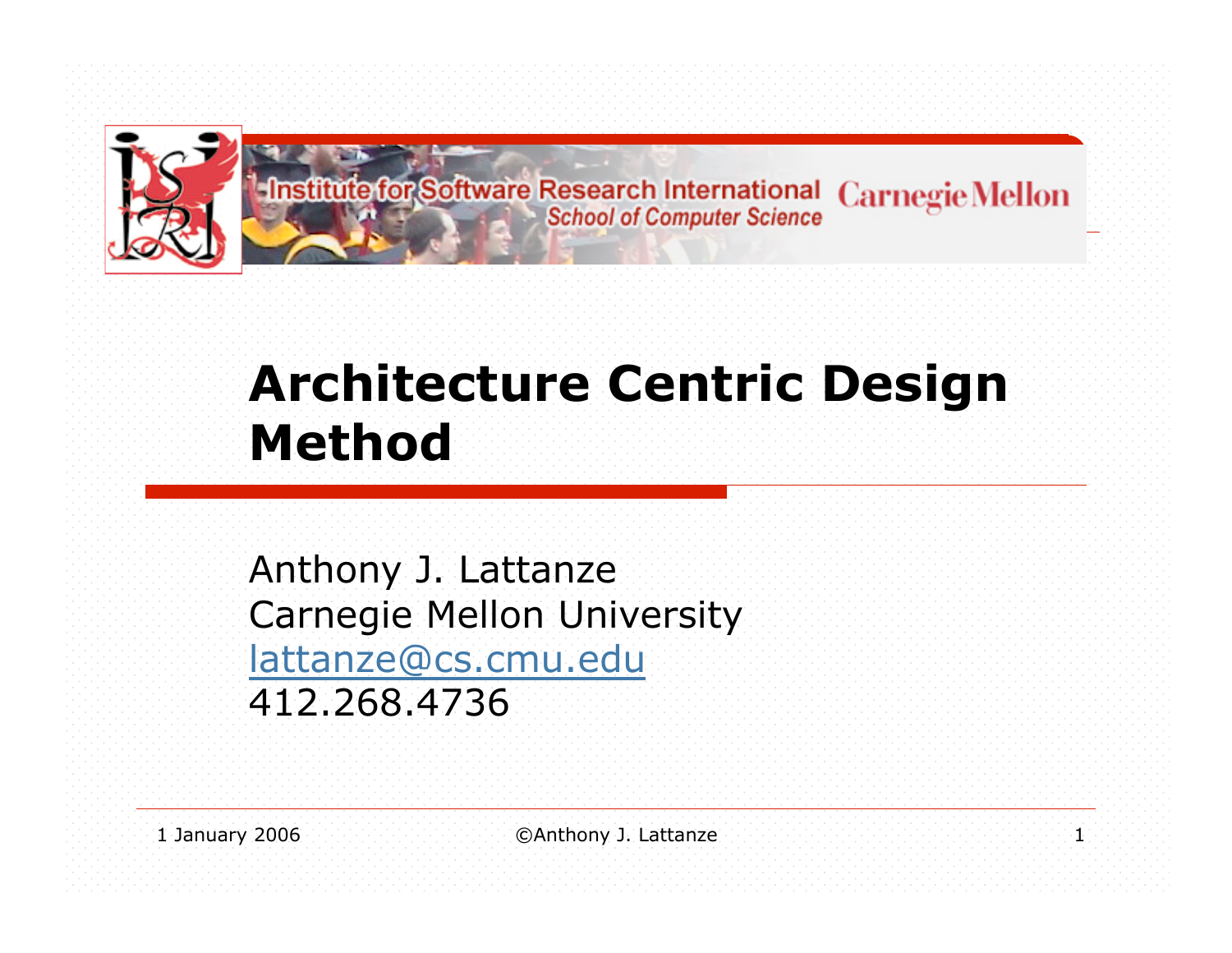### Agenda

#### $\square$  Specifically, we will discuss

- Motivation for the ACDM and the current version of ACDM
- industrial experiences with the method
- changes to ACDM
- the future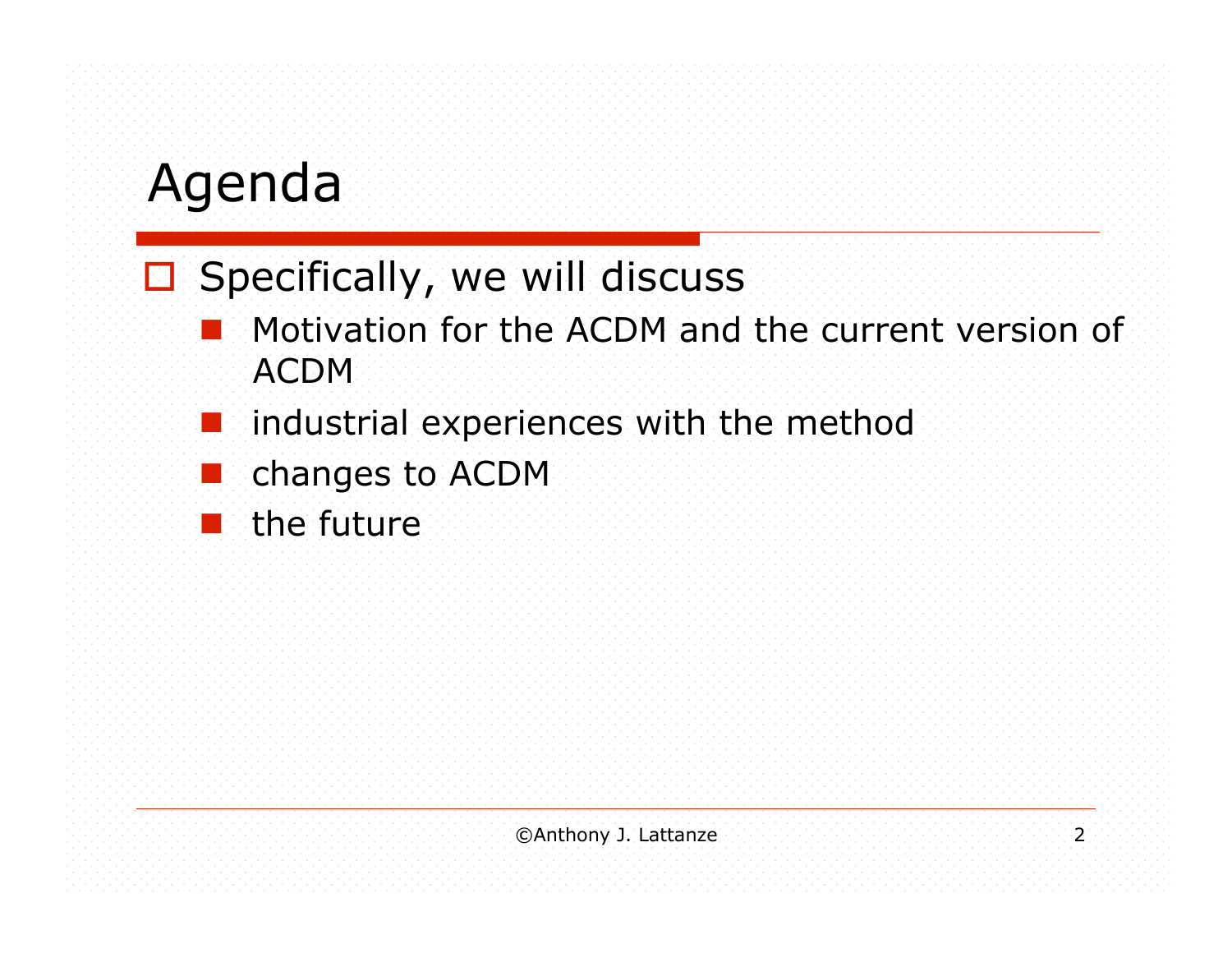## How "Buildings" are Built

- **D** Architects are hired very early in the conceptual phase of construction.
	- They provide models of the thing they plan to build to potential stakeholders.
- $\Box$  From the architectural models
	- detailed designs are developed
	- estimations, work breakdown structures, and construction schedules are derived
	- **EXECUTE:** work force allocation is determined
- *The ACDM provides guidance for practitioners to help broaden the role of architectural design artifacts.*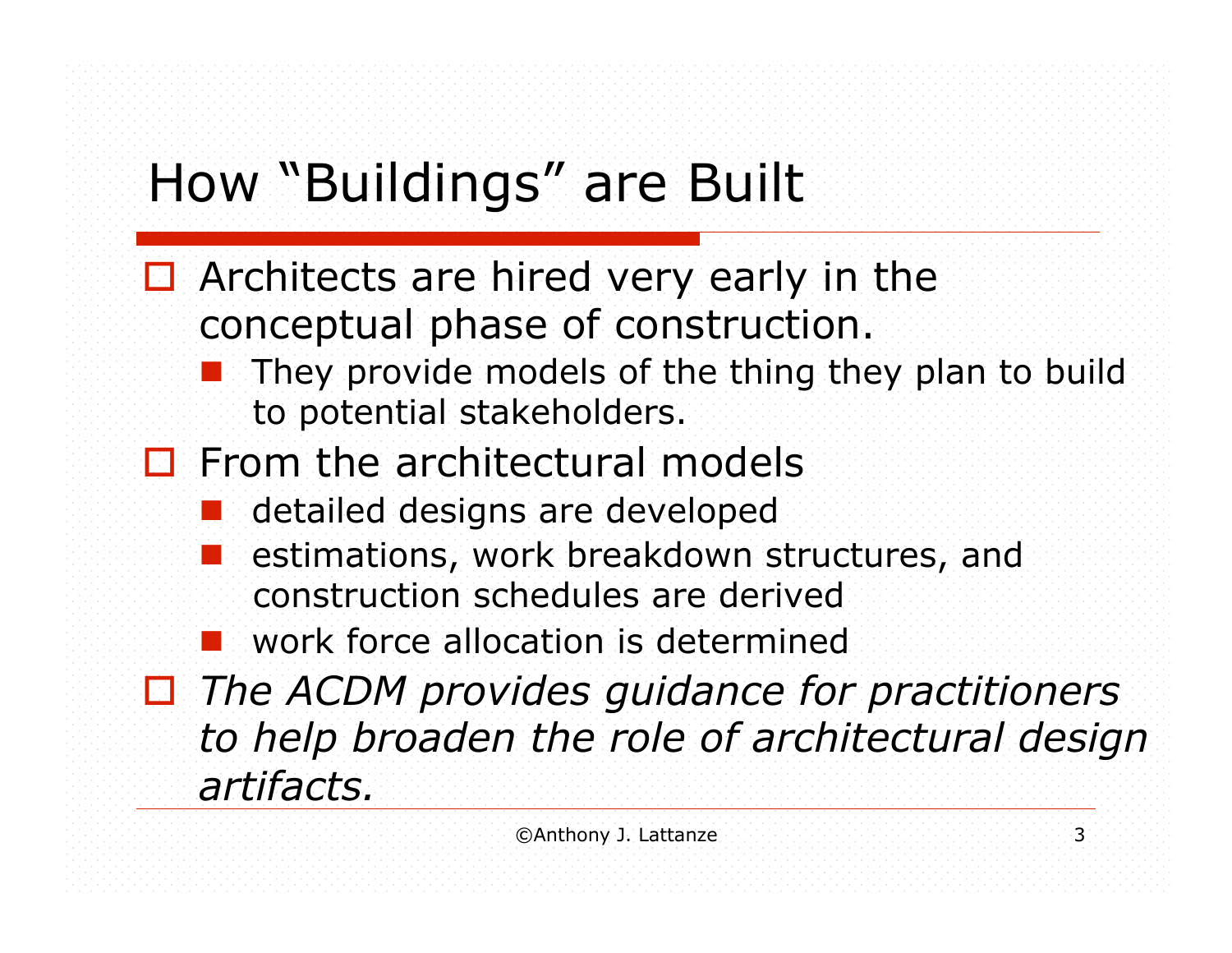# ACDM Philosophy

- $\Box$  As in the building industry, architectural designs for software intensive systems should be more than pretty pictures and models.
- $\Box$  The ACDM provides a framework to broaden the use architecture design to
	- help define and refine requirements
	- help set and manage product expectations
	- quickly identify and overcome unknowns
	- help to define/reallocate team structures
	- aid in project estimation, scheduling, project tracking and oversight
	- guide design, production, maintenance,… and others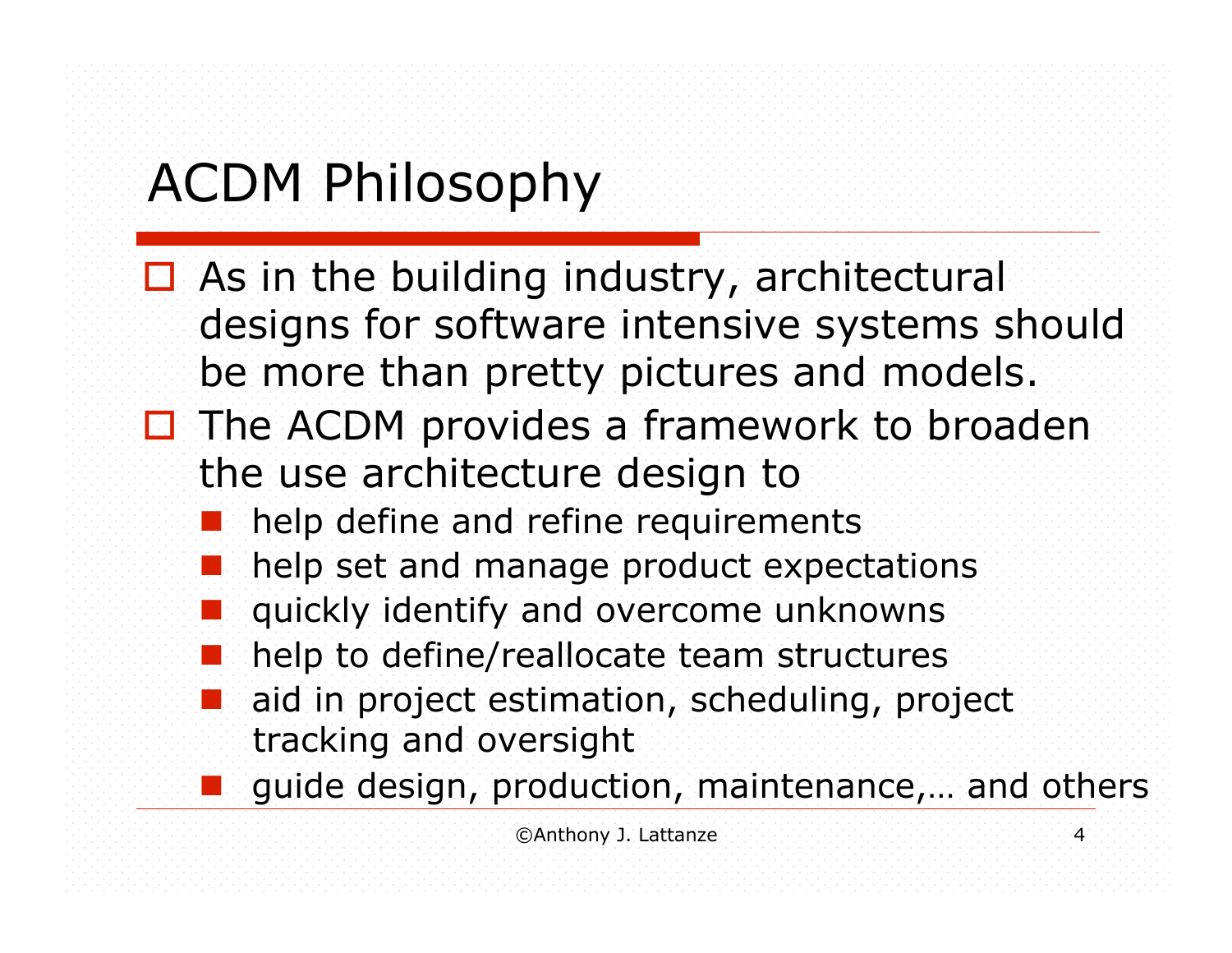## ACDM Origins

- Began in 1999 within the Masters of Software Engineering software studio project course as a complete development process.
	- real world, 16 month projects, small teams  $(\sim 5)$
- **Refined based on experiences in industry** 
	- by applying QAW, ATAM, and training practitioners as a member of the SAT Initiative
	- private consulting engagements to design and document architectures
	- personal professional experience as an architect
- □ Currently being piloted and used in industry.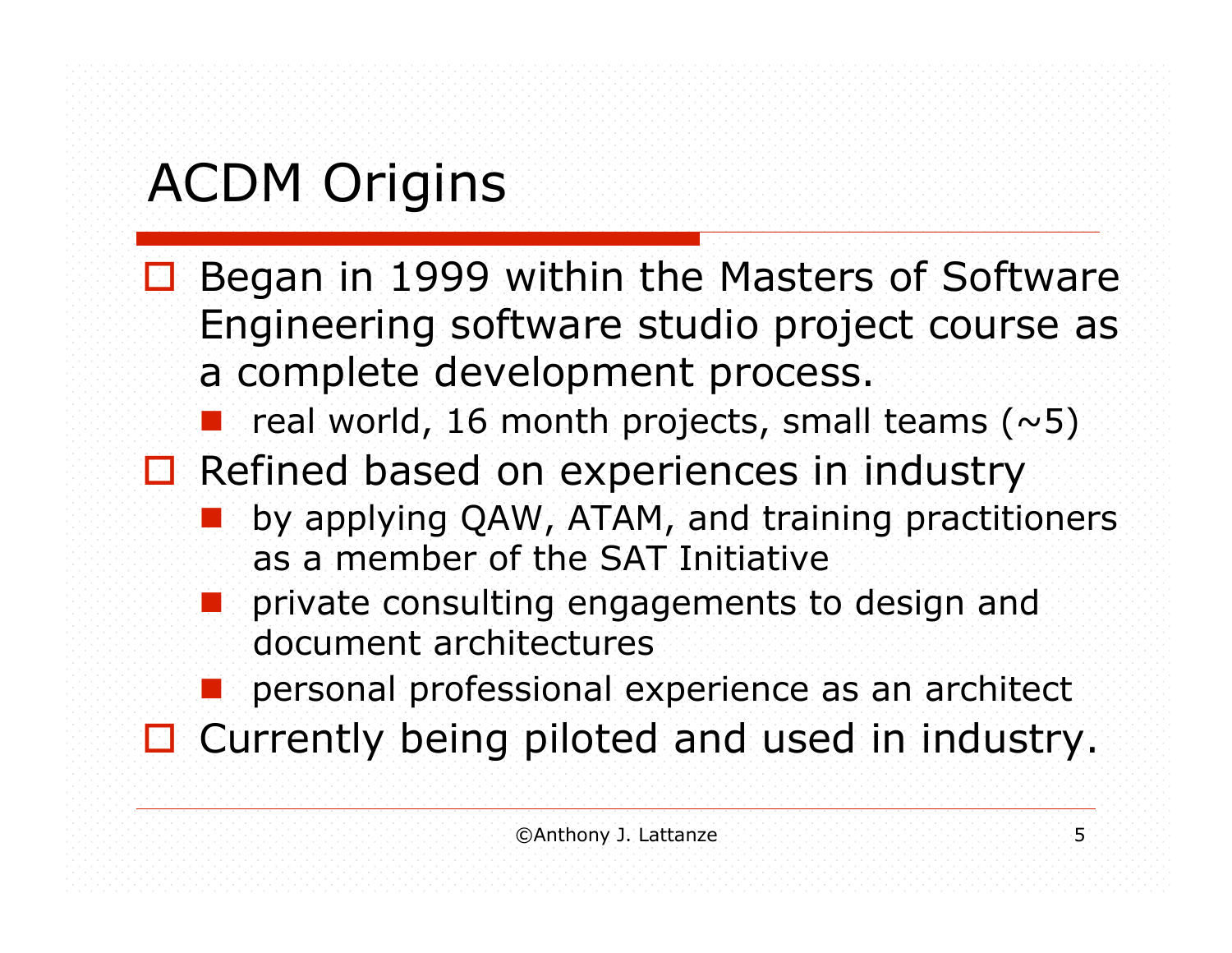## How is ACDM Different?

- $\Box$  Today, the ACDM continues to evolve into an *architecture design method*.
	- not a complete development process
	- designed to fit with existing process frameworks not supplant or disrupt them
	- not designed to supersede or eliminate the need for detailed designs or design methods
- $\blacksquare$  The ACDM is a uniquely positioned method designed to
	- help with the design of architectures
	- complement existing processes and augment them throughout the product lifecycle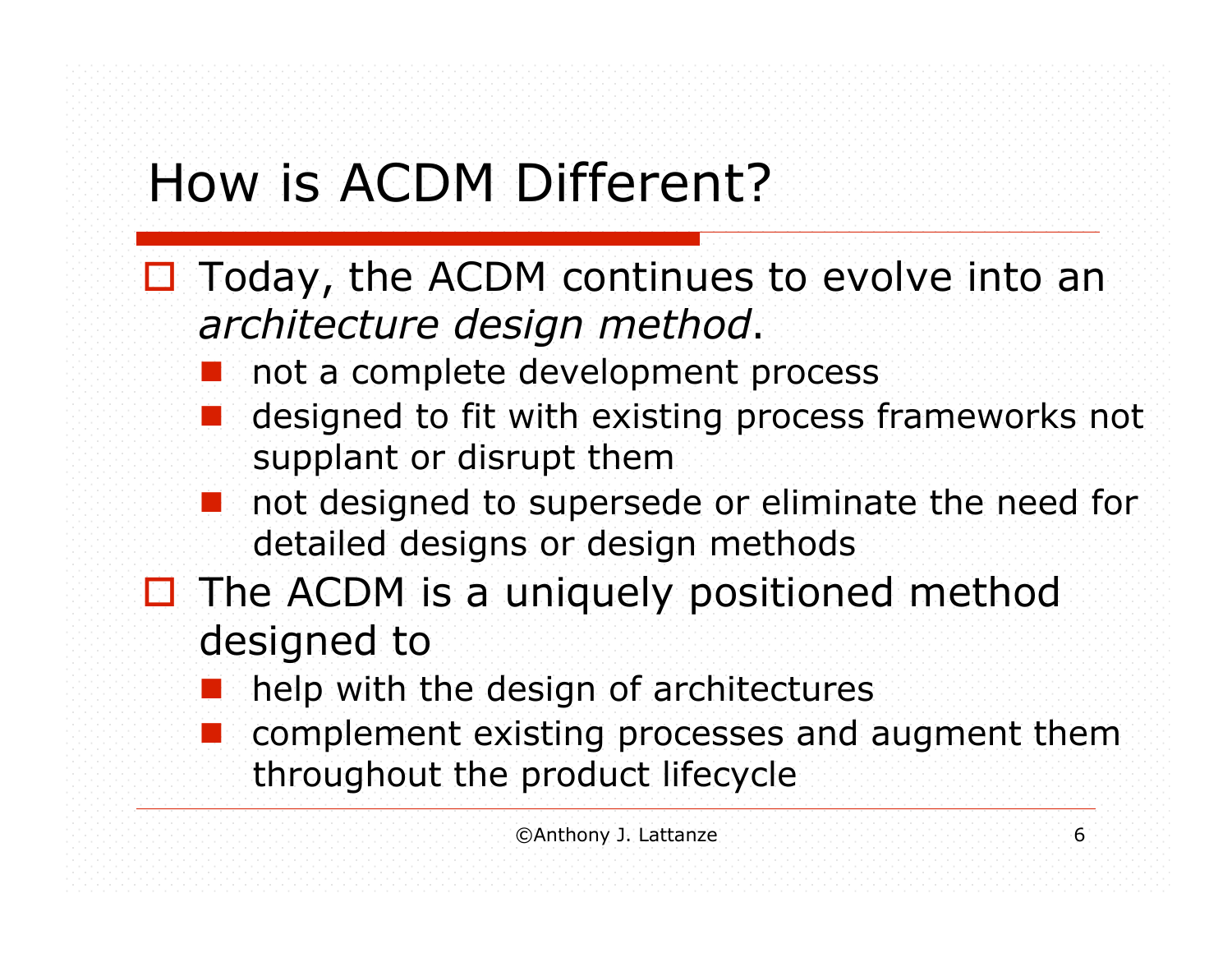## Why Bother?

- $\Box$  Enterprise and system architecture communities don't explicitly address software architecture design.
	- software architectural design concerns are often lost in the "system" or "enterprise" abstraction
- Some architectural methods are *intervention oriented* rather than *holistic*.
	- stop, apply the method, and continue
	- are geared toward big organizations, and budgets
	- heavyweight and hard to tailor to fit existing organizations, lifecycles, and processes
	- ©Anthony J. Lattanze 7 not clear about what to do with the generated artifacts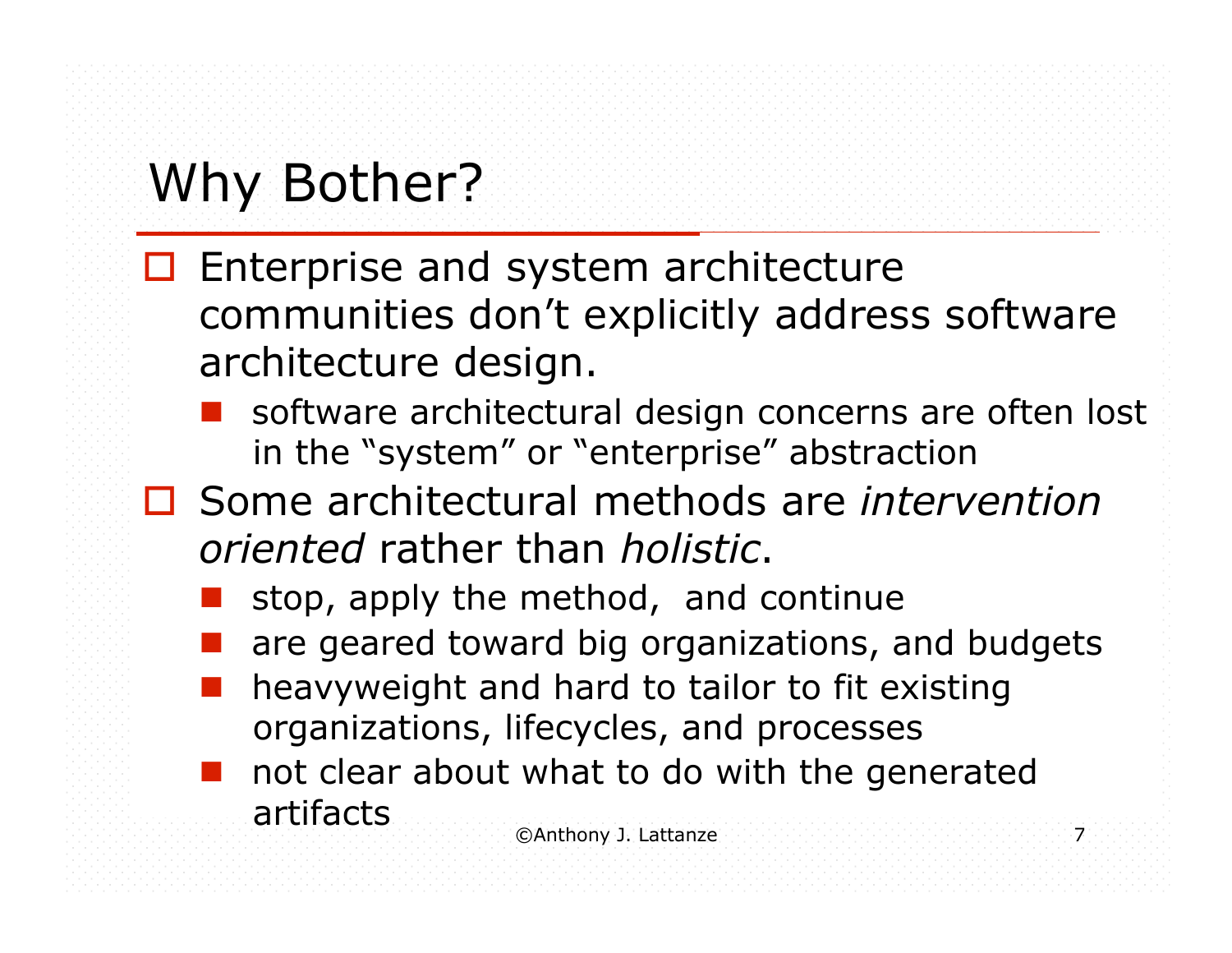### What I Hear in Industry – 1

- $\Box$  How do I use these architecture methods in my organization (with our processes)?
- □ What do I do with a software architecture once I create it?
- $\Box$  So I have all these quality attribute scenarios now what?
- $\Box$  How is software architecture different from EA, DoDAF, C4ISR, or system architecture? Do I need all of them? How (or can they) work together?
- When do I design my architecture?
- $\Box$  When am I done architecting?
- $\Box$  How/when do I evaluate my architecture?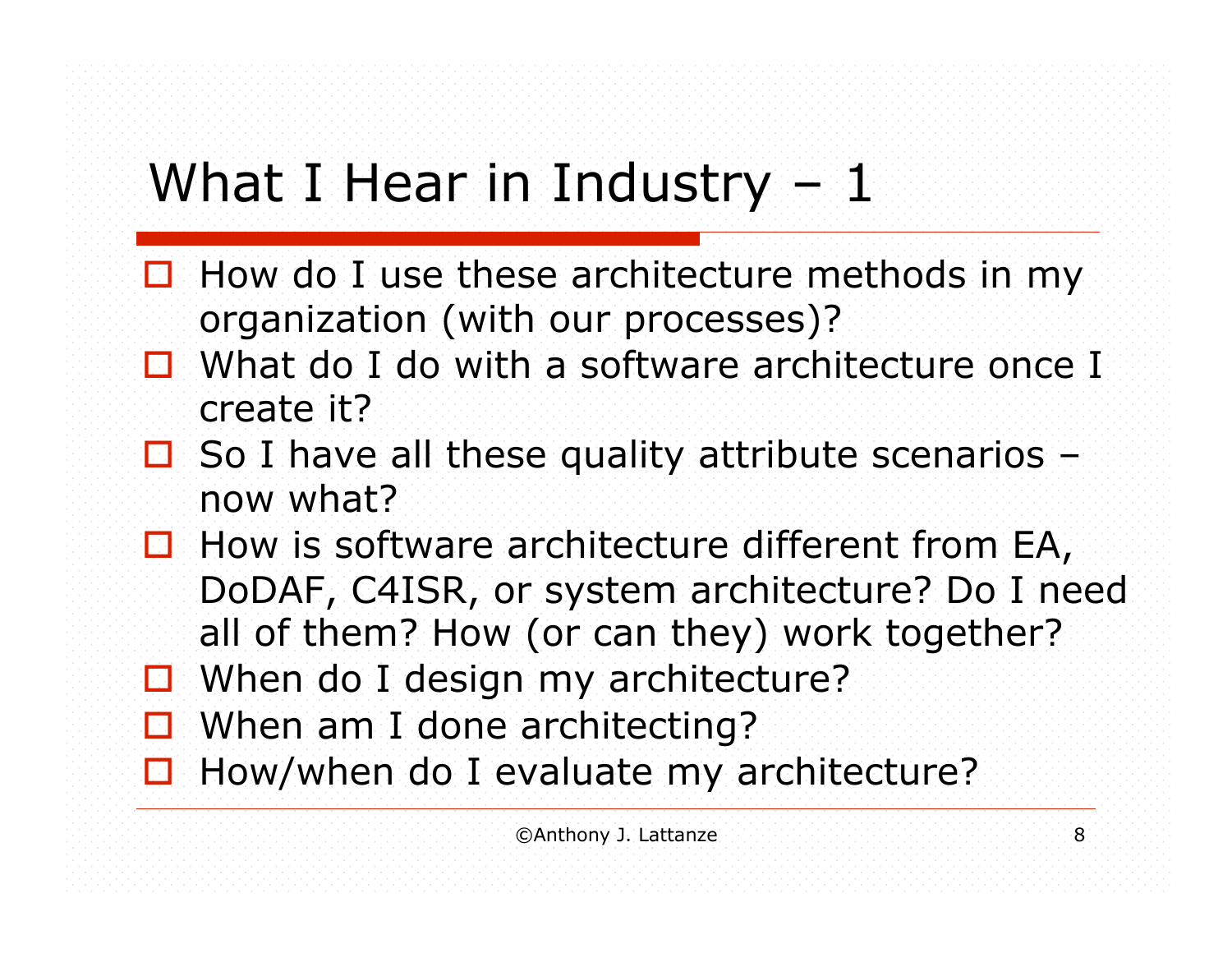## What I Hear in Industry – 2

- $\Box$  How do I use the output of an architecture evaluation?
- $\Box$  How is architecture different from the UML designs I have now?
- Can I design an architecture and still be agile?
- □ Can I use architecture concepts, methods, and techniques in my small teams and small projects?
- Can I design an architecture if I develop my products iteratively?
- **How much requirements work do I need to do** before I begin architecture design?
- How and when do I get architecture requirements?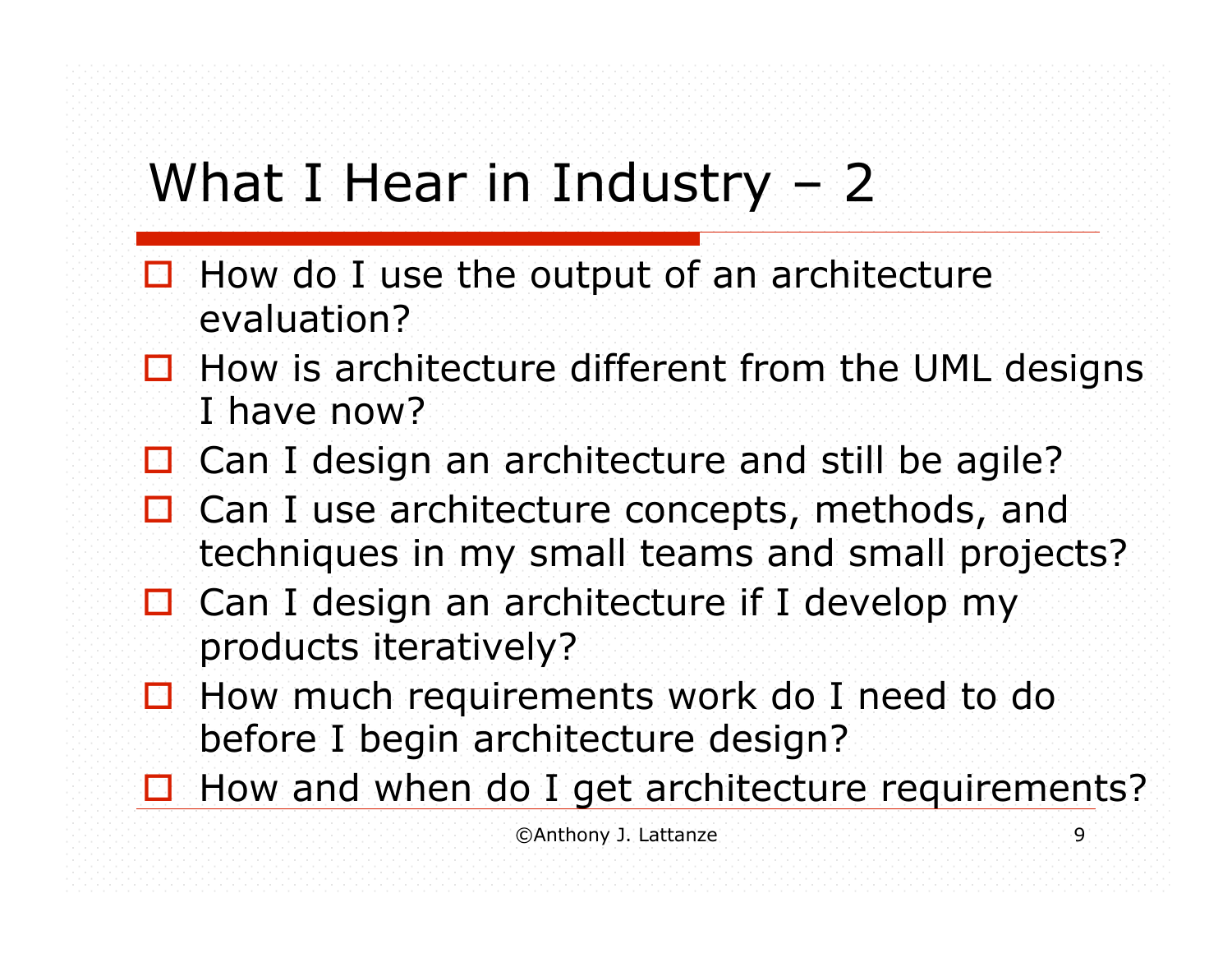### ACDM Defined

*ACDM is a scaleable method for designing the architecture of a software intensive system with a product focus that uses the architecture to complement organizational processes and implementation activities.*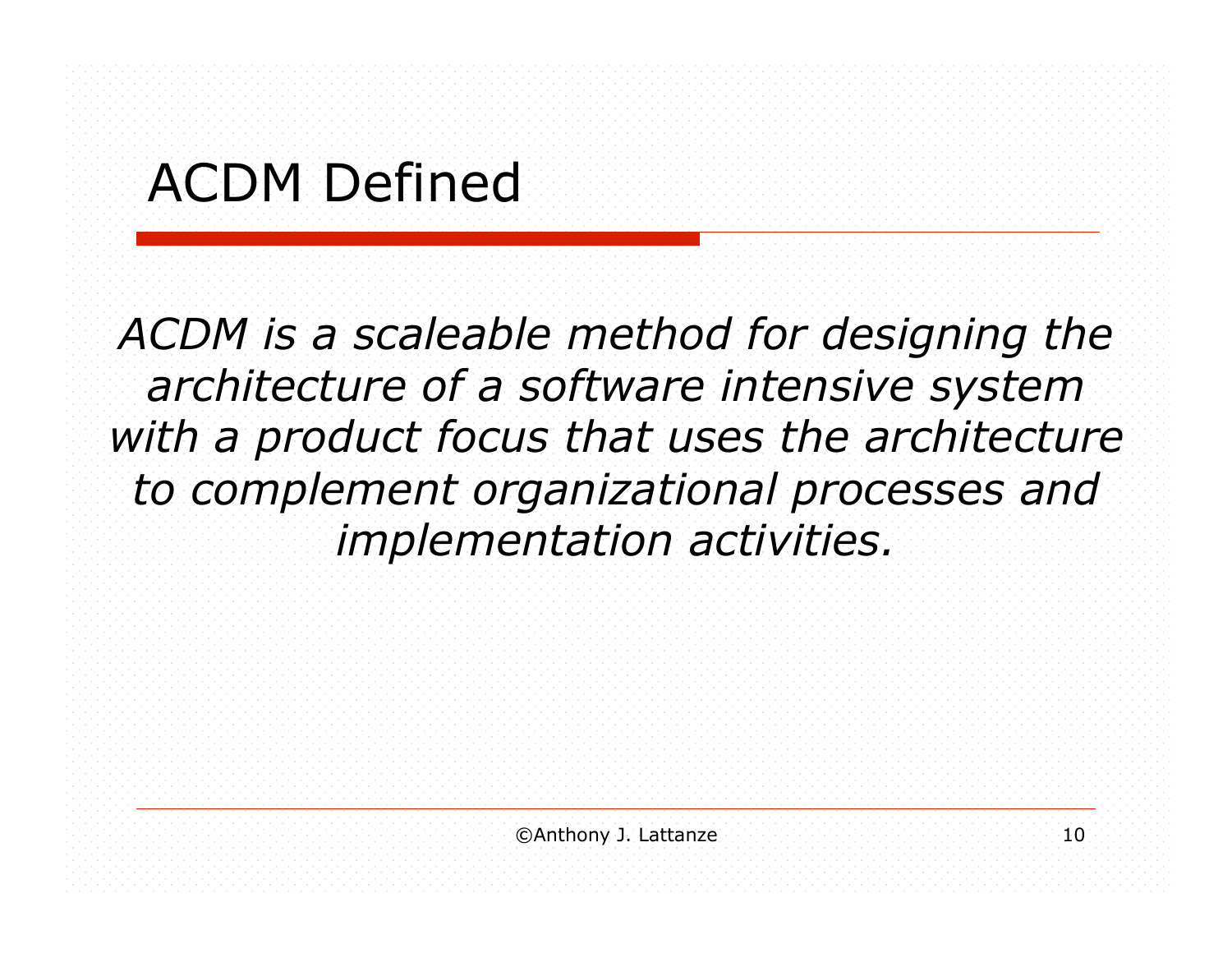## ACDM Overview – 1

- ACDM is an iterative architecture design method
	- *prescribes* iteratively designing, evaluating, and refining the architecture until it is deemed fit for purpose
	- *supports* iteration in the production of the elements/ systems/products
- **DACDM has 7 fundamental stages.**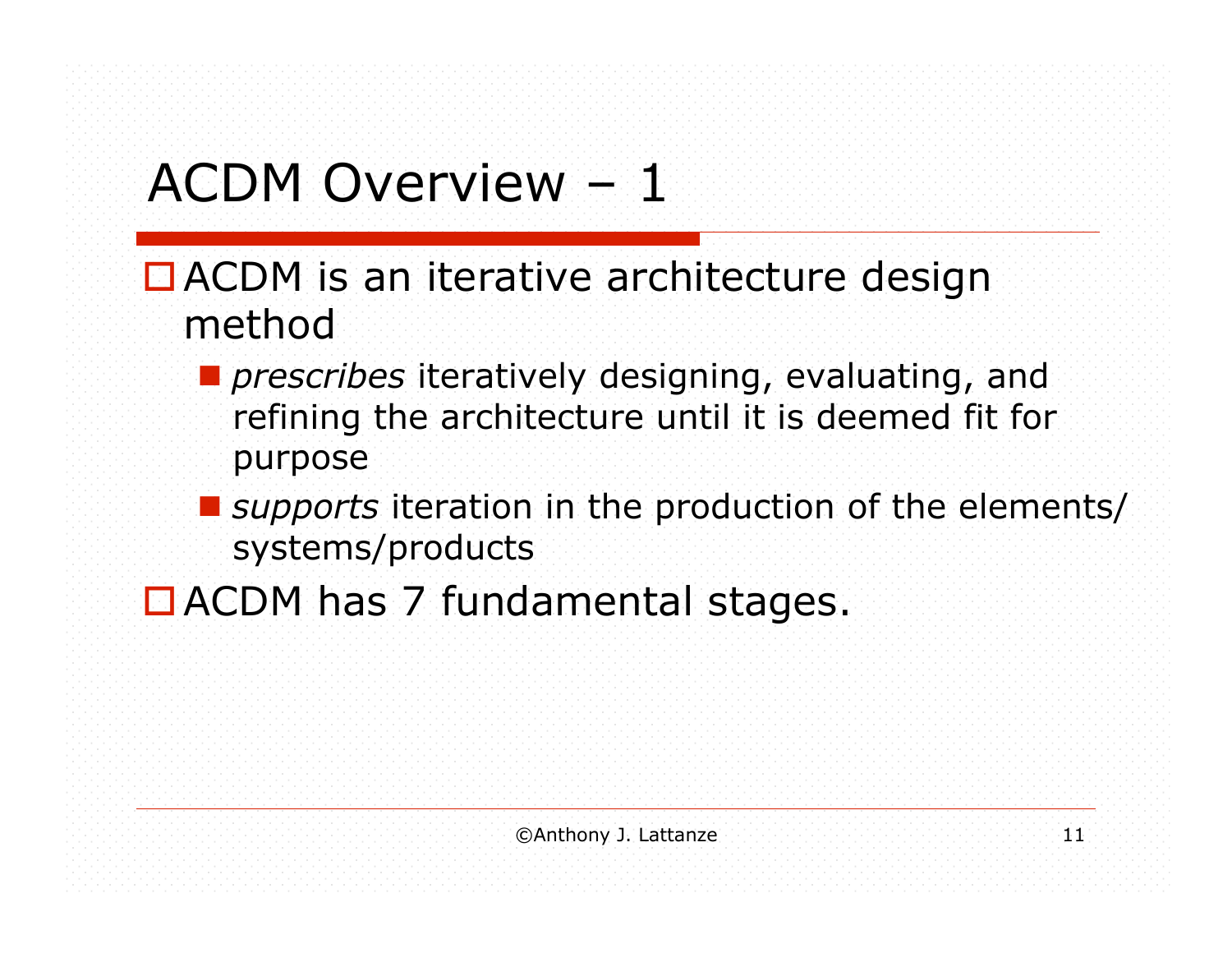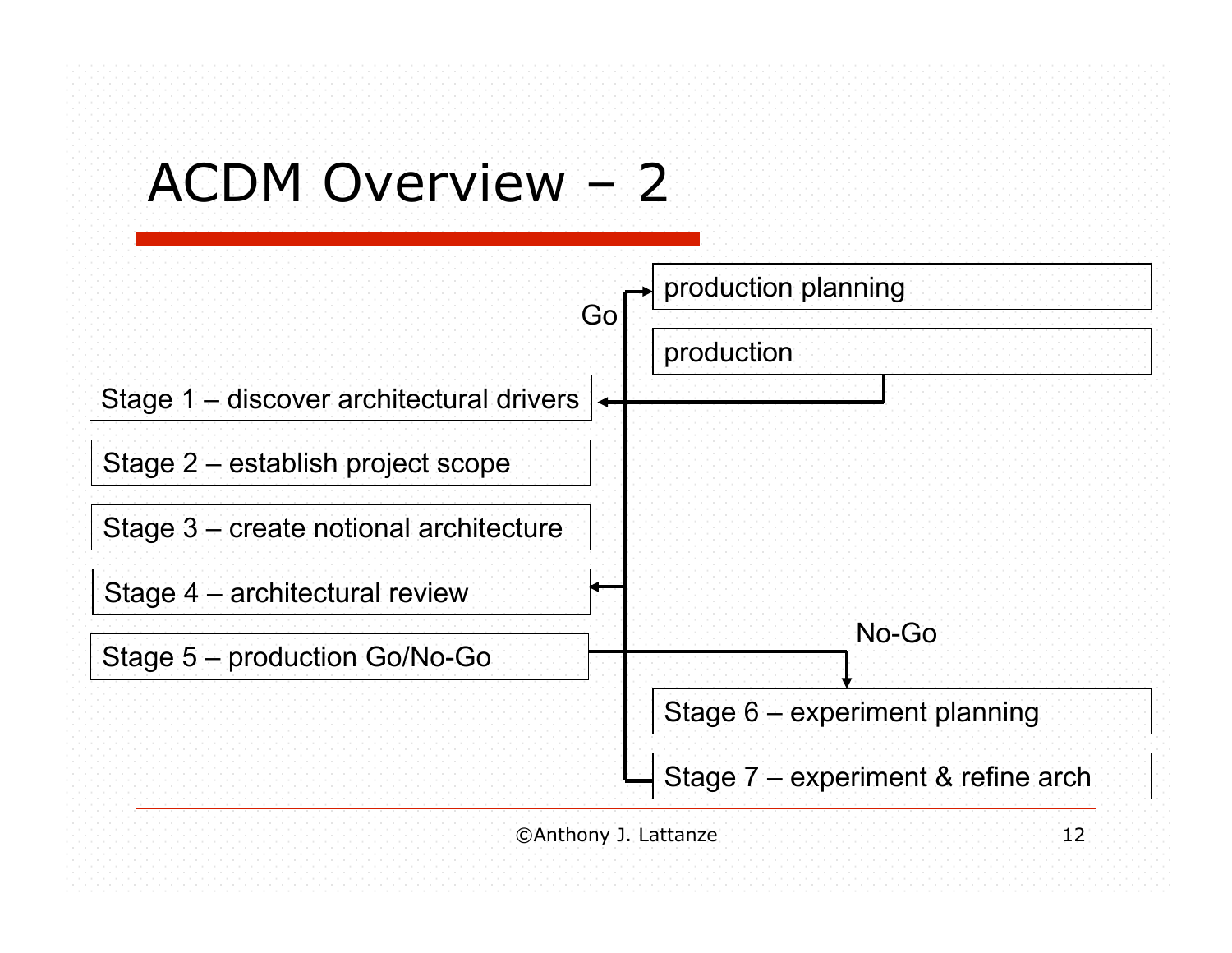### ACDM Overview – 3

■ ACDM defines 6 roles and responsibilities.

- **The roles serve as "placeholders" for essential** responsibilities for development team members.
- Roles are strongly recommended but should serve as a starting position – please apply common sense.
- Roles may be shared, filled by a single person, or by entire teams and/or separate organizations.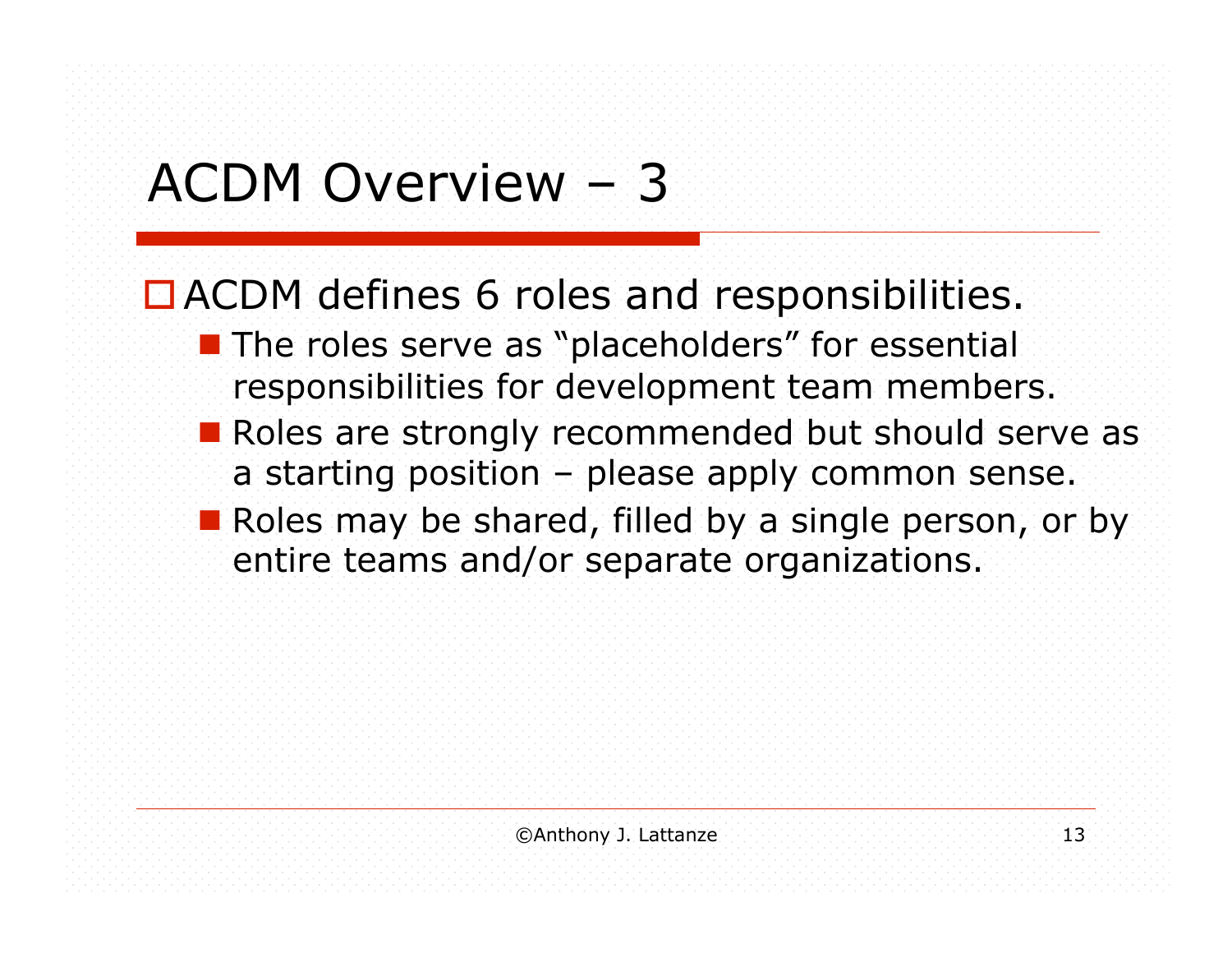#### **D** Chief Architect

- **E** Coordinates creation of the notional architecture and continual refinements of the architecture.
- Captures and documents architectural risks and tradeoffs.
- Responsible for architectural representations: Coordinates team creation and maintenance of architecture documentation.
- Responsible for configuration control of the architecture (representations and structures).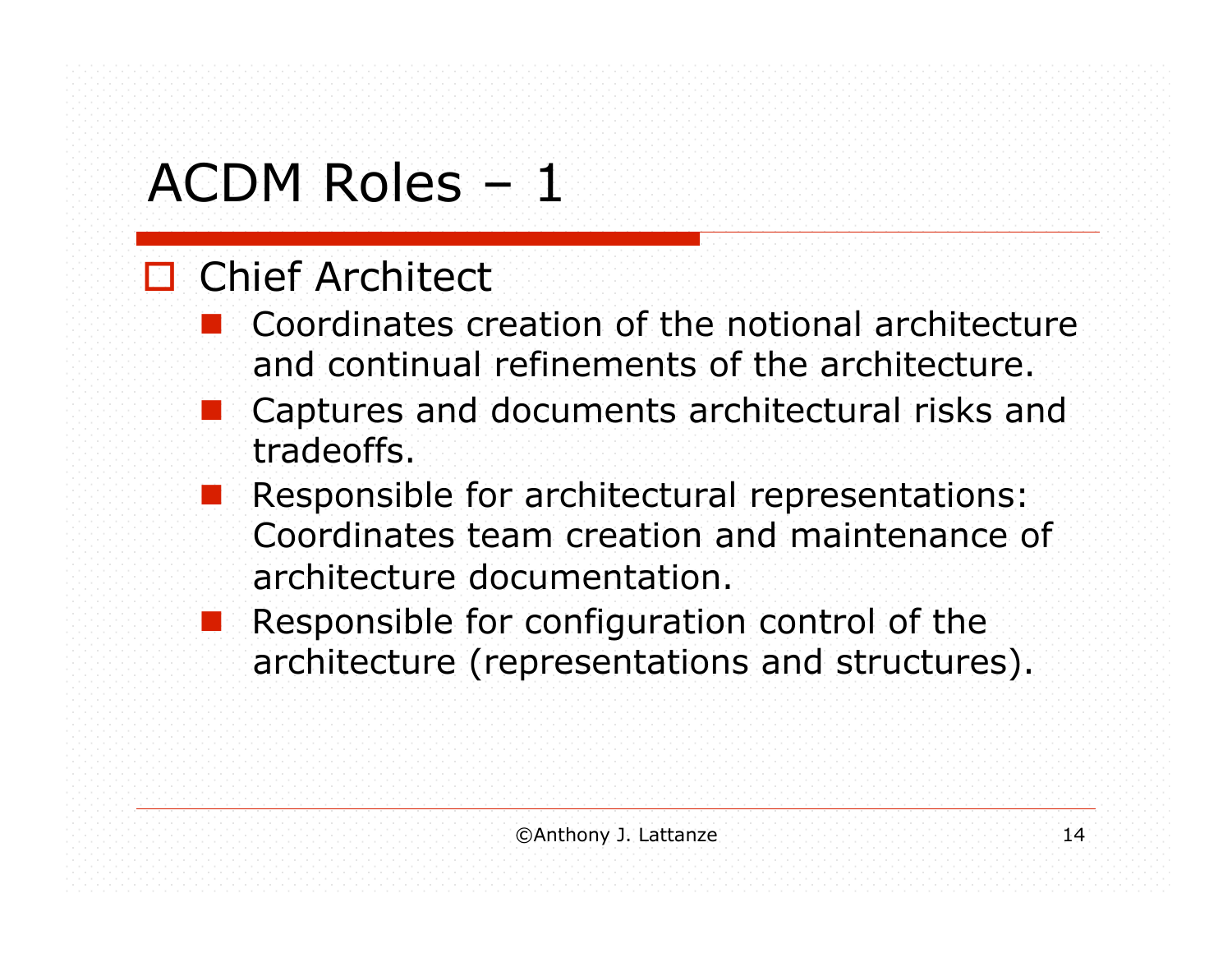#### **D** Managing Engineer

- Coordination of the overall development effort.
- **E** Establishing project estimates.
- **Establishing project budgets.**
- Coordinates the creation and documentation of the project's plans and schedules.
- **Conduct project tracking and oversight.**
- **Primary customer/client interface.**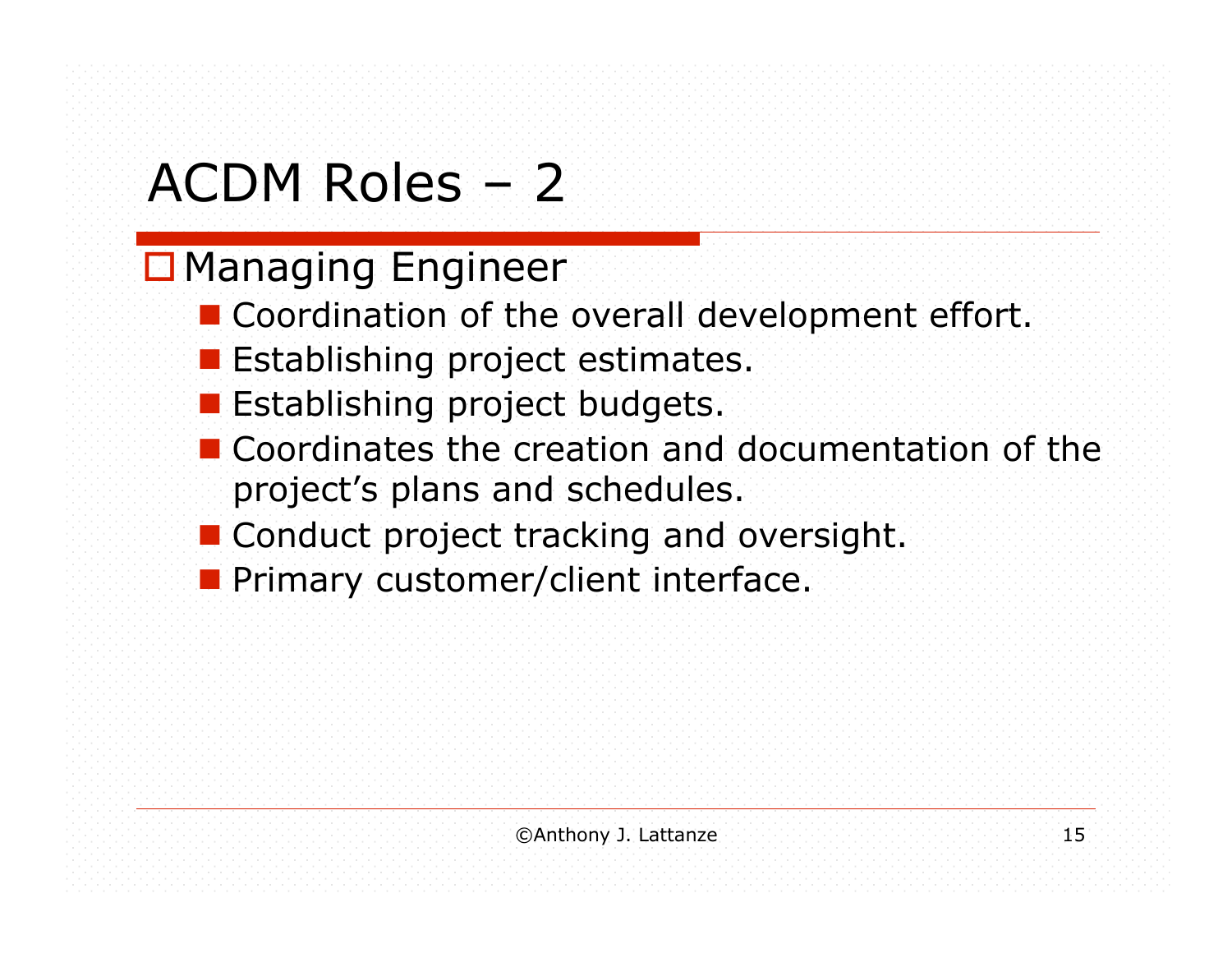#### **D** Chief Scientist

- **Coordinates architectural reviews and questioning.**
- Coordinates the creation, execution, and documentation of experiments.
- Documents the element and architectural framework test plans (if necessary).
- Works with Requirements Engineer on test planning and execution.
- Works with Managing Engineer to create construction estimates, plans, and schedules.
- Oversees the work of downstream engineers (designers and/or developers).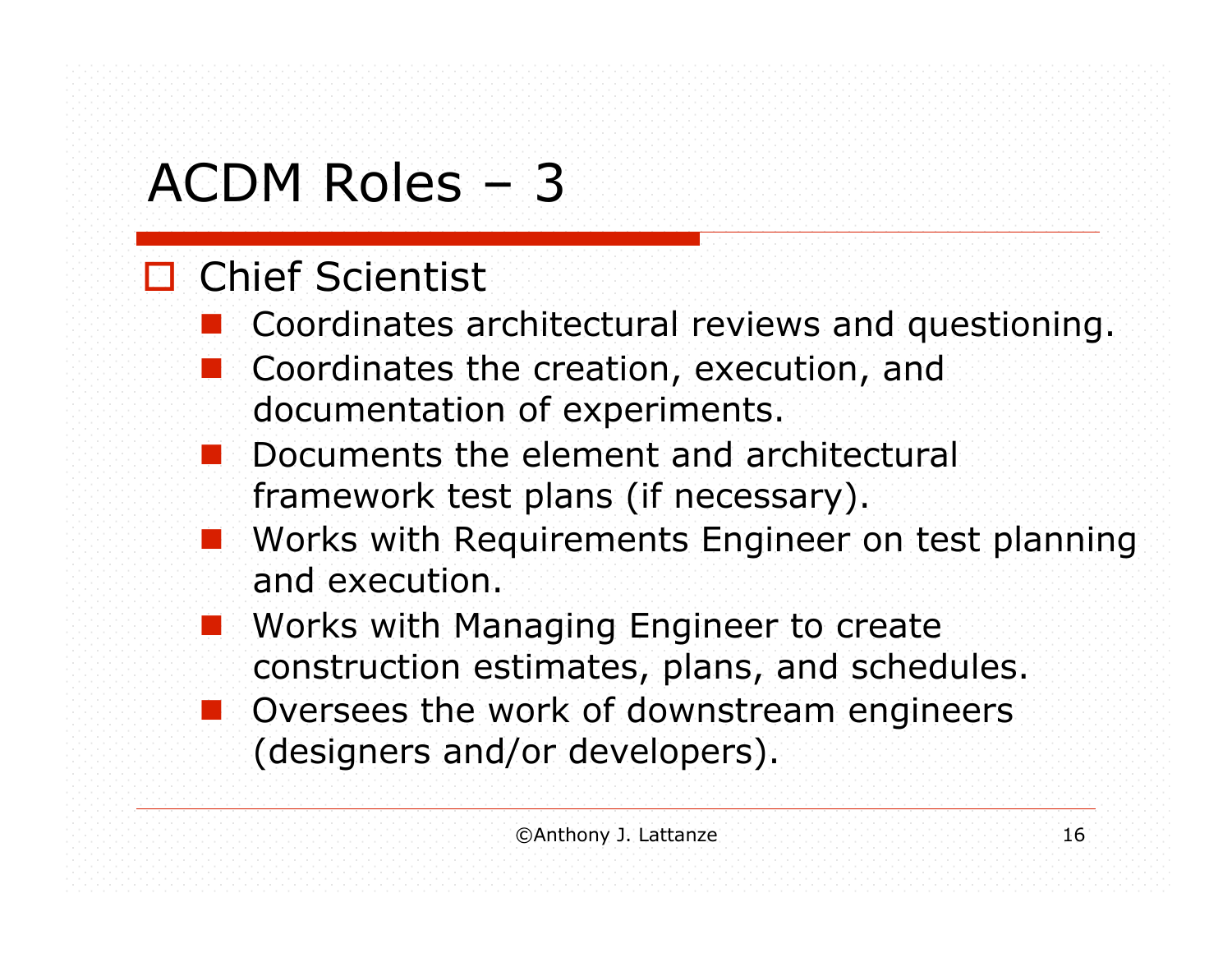#### **Requirements Engineer**

- **E** Coordinates and leads the gathering and documenting of the architectural drivers:
	- **E** Functional requirements use cases.
	- **Quality attribute discovery and documentation.**
	- **D** Programmatic and technical constraints.
- Coordinates creation of the Statement of Work (SOW).
- Serves as customer liaison.
- Responsible for quality assurance plan
- Responsible test planning and execution (e.g. documenting plan and results).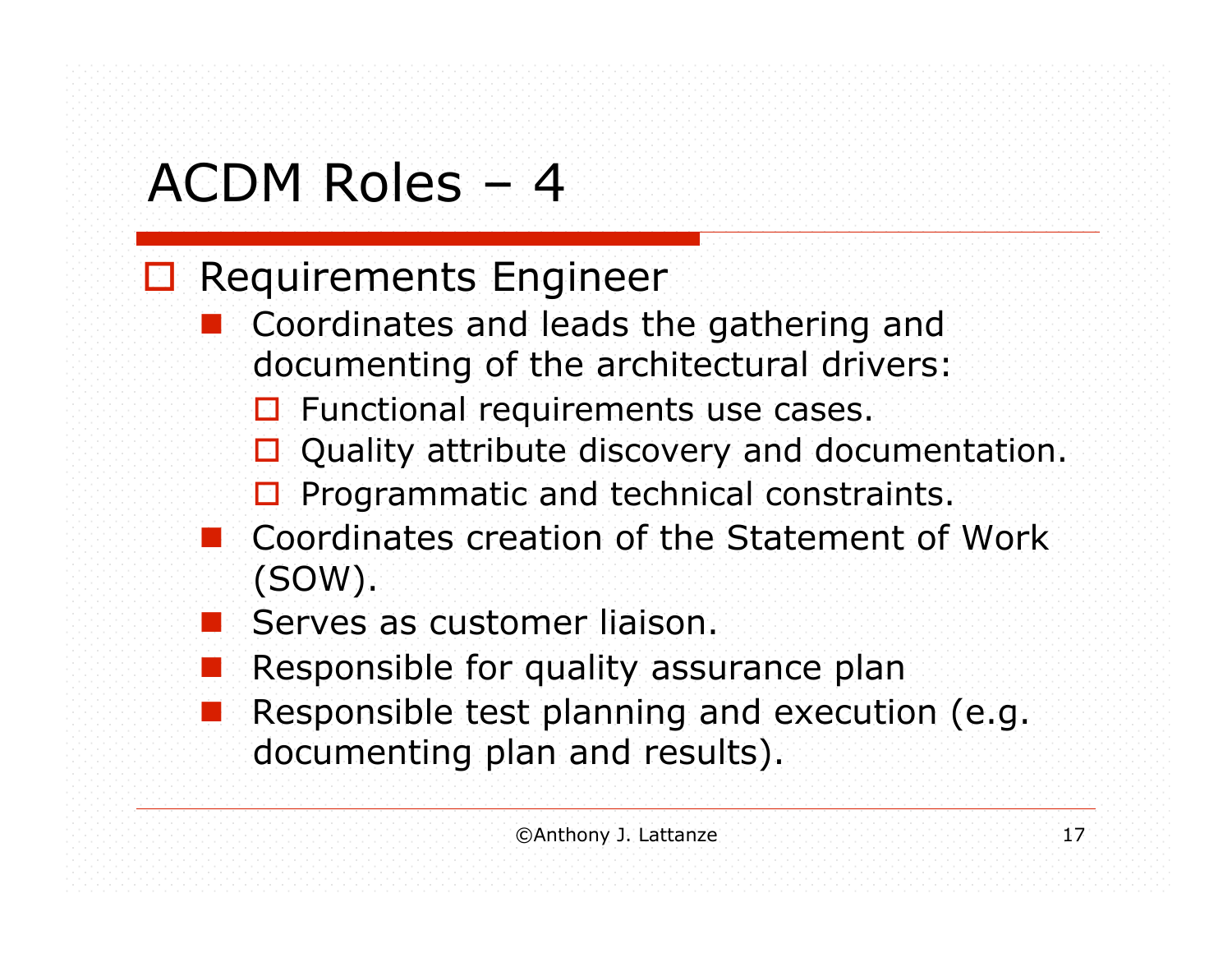#### □ Support Engineer

- Coordinates and maintains support tools and environments for.
	- **D** software development and experiments
	- CM, defect tracking, and COTS products
	- **L** license tracking and maintenance
	- $\Box$  Operating systems and web presence
- Ensures that the ACDM is followed, records deviations, documents changes to the ACDM as required.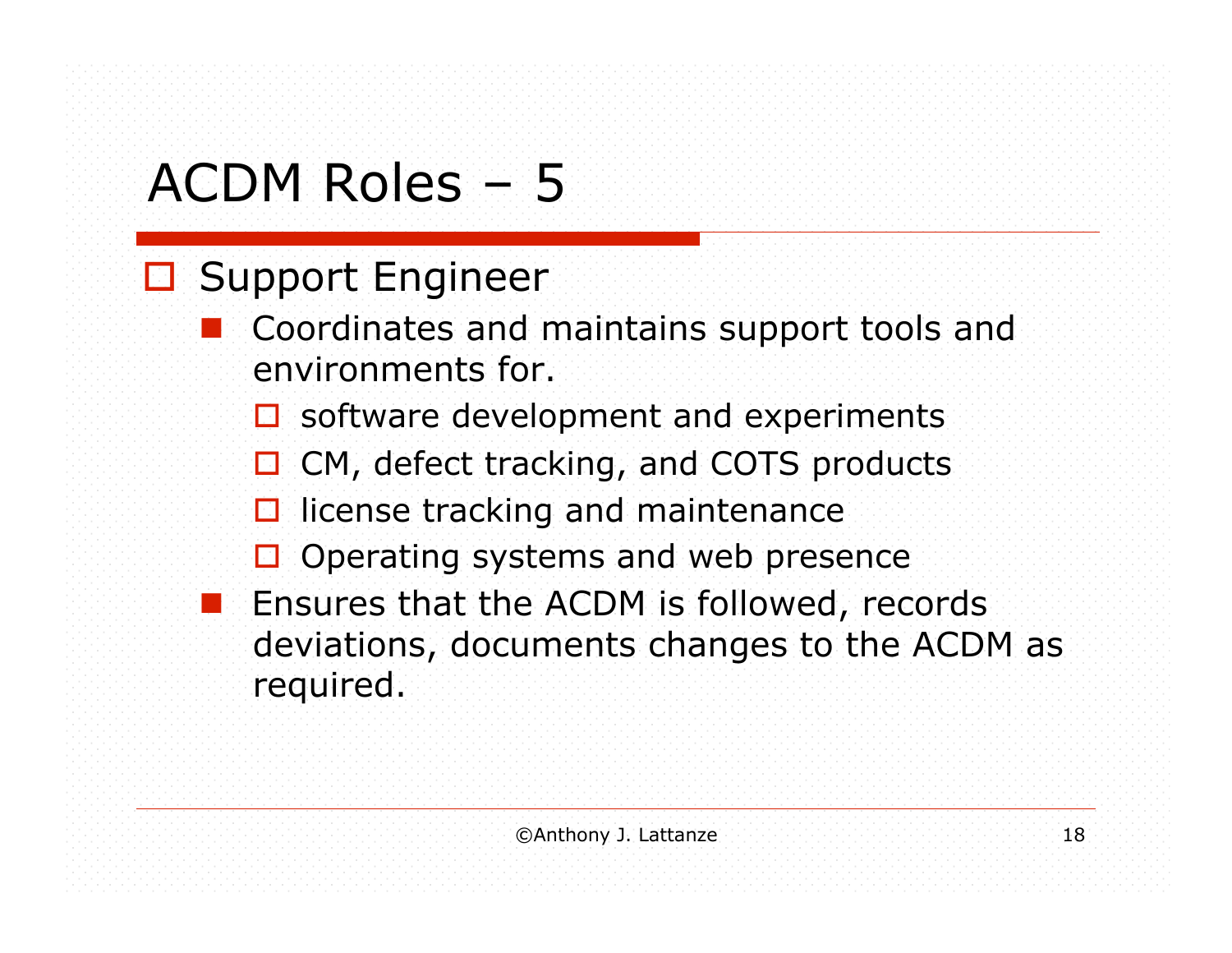#### □ Software Engineer

- Focuses on detailed design and/or coding of the architectural elements of the system.
- May conduct element or system integration tests per the established test plans.
- In small teams, all team members will be software engineers.
- In larger organizations, you may have separate software engineering teams, departments, and organizations.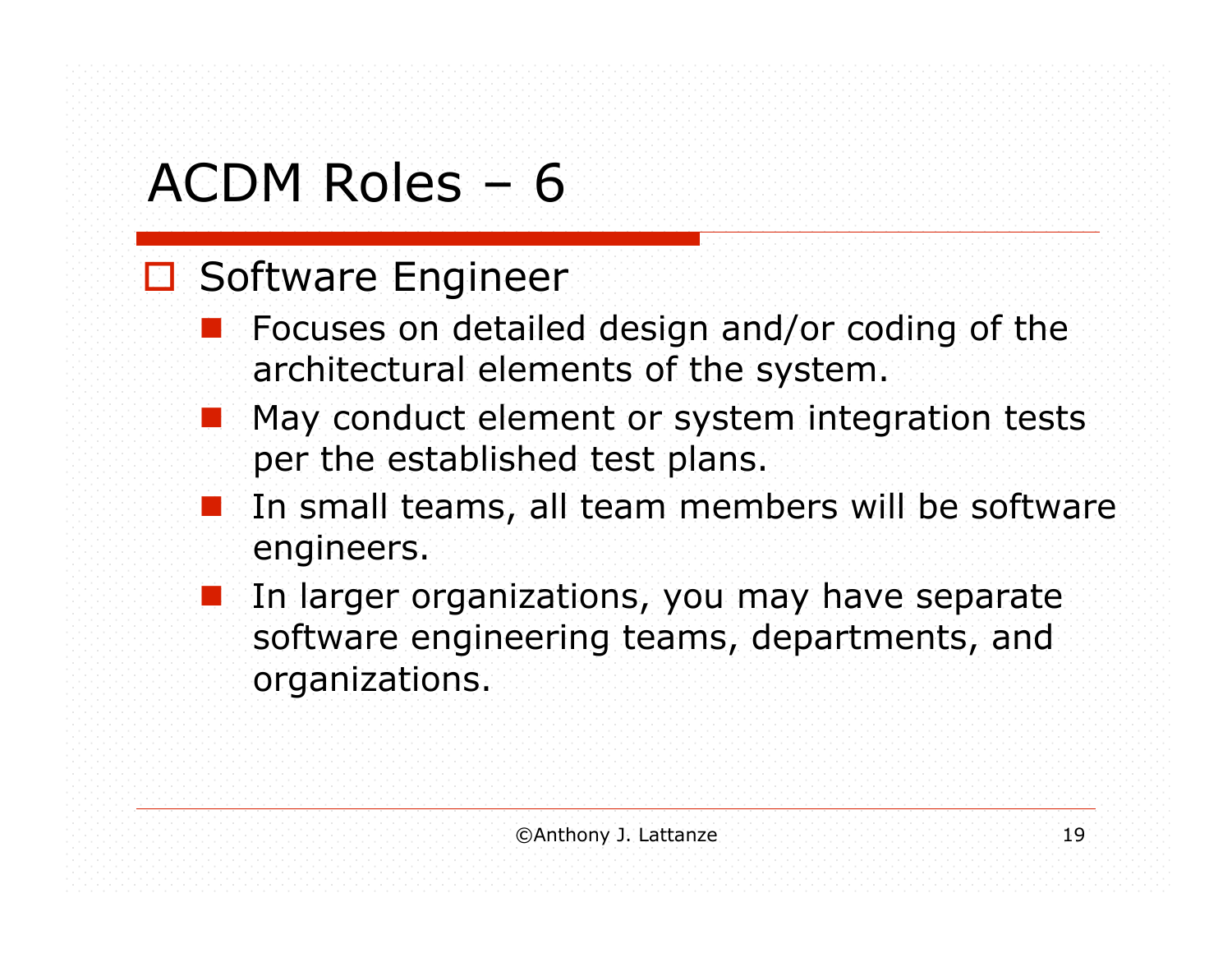### Deliberate Separation of Powers and Concerns

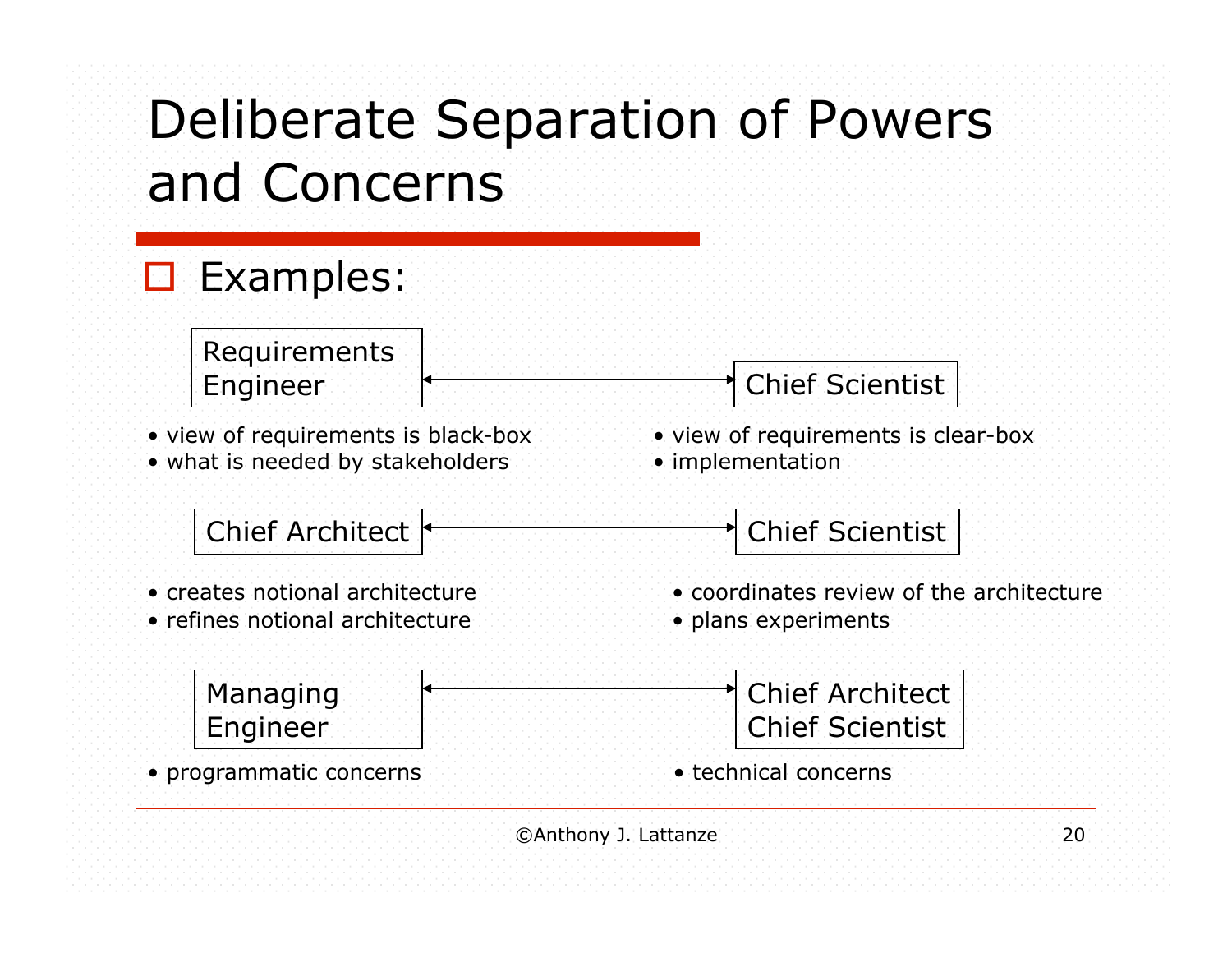## Discover The Architectural Drivers – 1

- **D** Meet with client stakeholders to discover and document architectural drivers.
- □ The method *does NOT* prescribe using Quality Attribute Workshop (QAW).
	- While QAW could be used, this step blends some of the social techniques that are used in QAW and ATAM.
	- Not using QAW in totality allows ACDM to scale from small teams, to bigger organizations.
	- ACDM provides guidance for teams to elicit and capture ALL of the architectural drivers.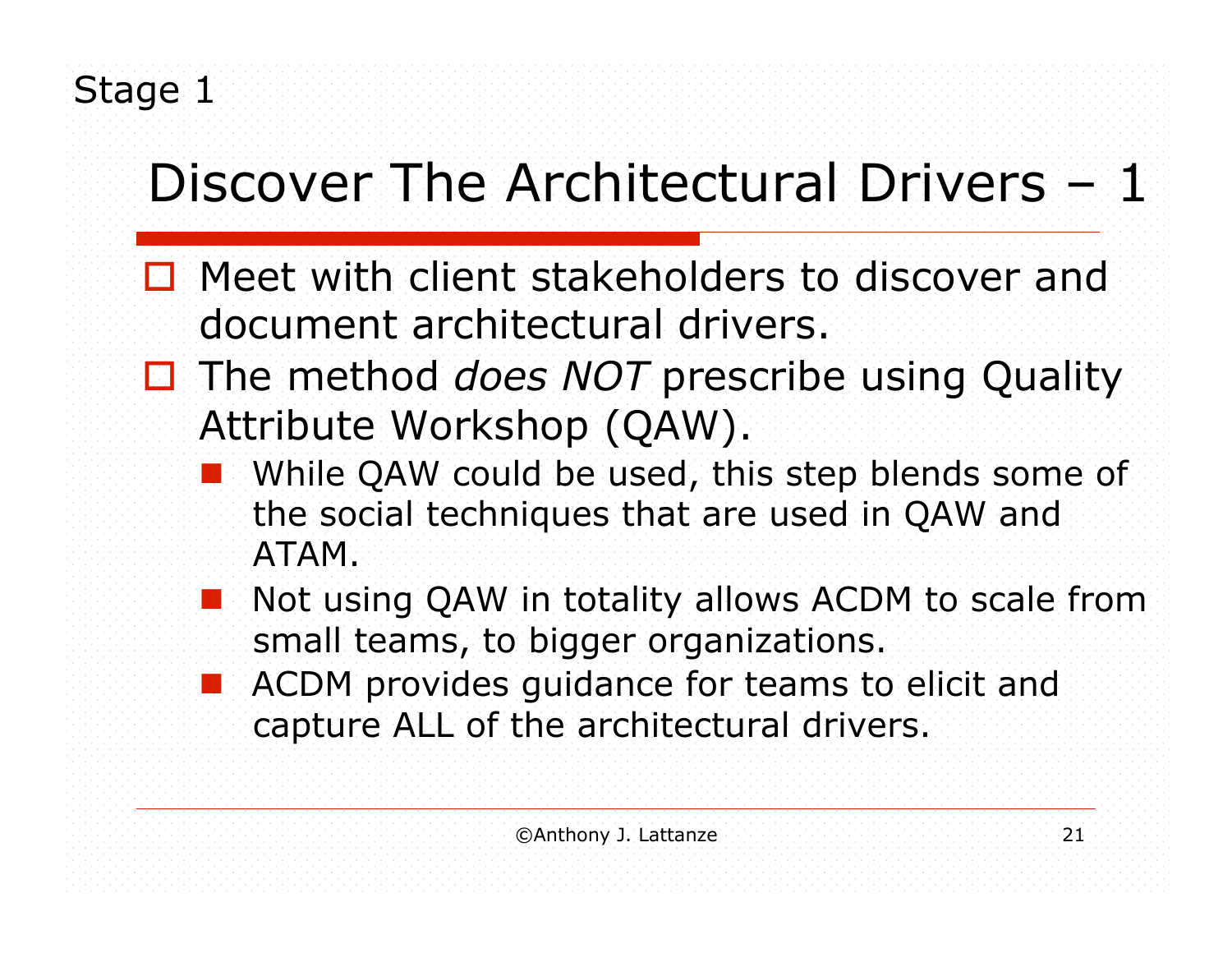# A Distinction from QAW

- $\Box$  The ACDM focuses more broadly on capturing all of the *architectural drivers* not just quality attributes.
	- Functional Requirements *recommends*  documenting the key functional requirements as use cases
	- Constraints *prescribes* capturing and separating technical AND business constraints
	- Quality Attributes *prescribes* capturing and building the utility tree immediately, but mapping from business driver, to quality attribute,... to quality attribute scenario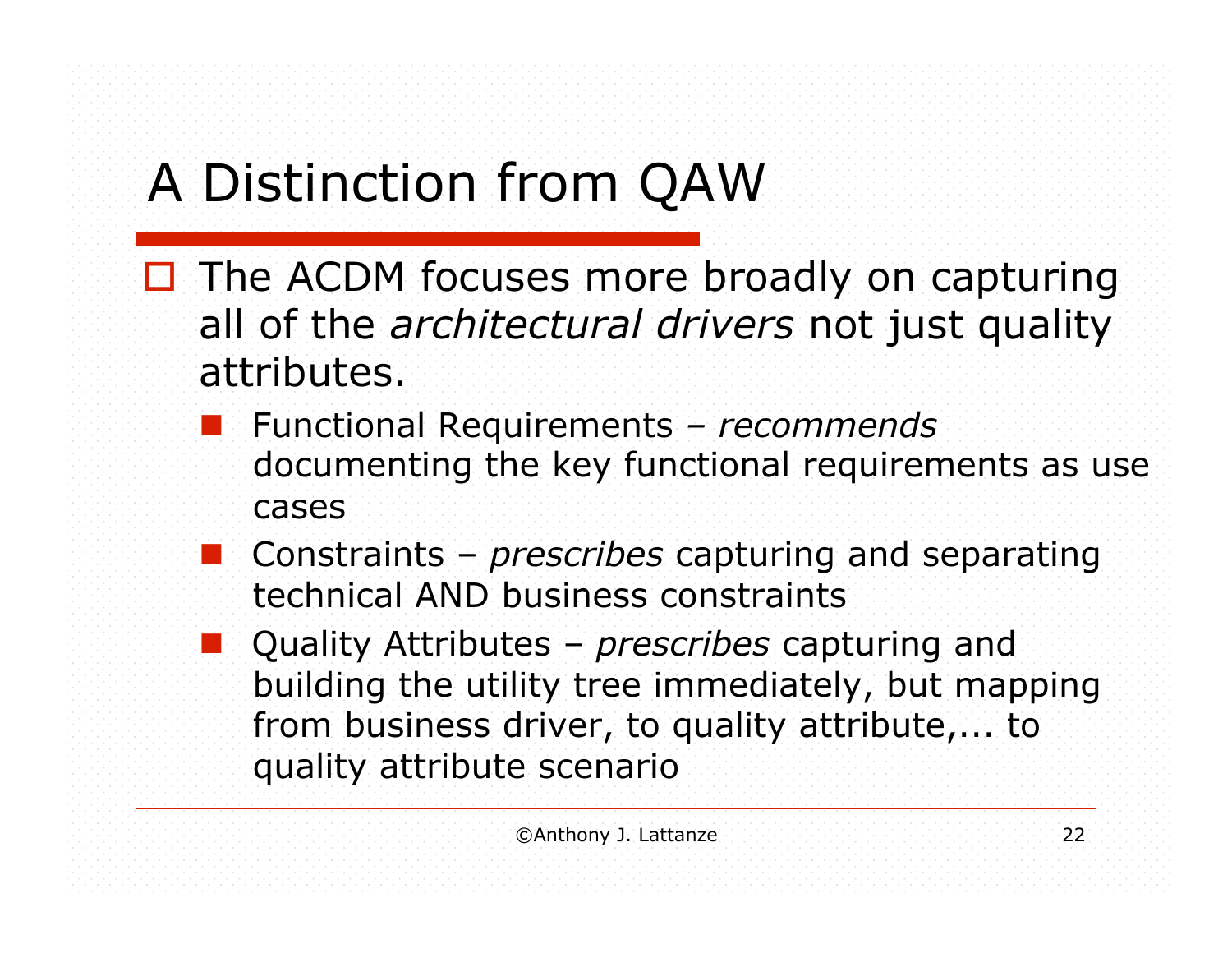# Establish Project Scope

- $\Box$  Team refines and distills architectural drivers into an *Architectural Drivers Specification*.
	- This is where the architectural drivers are consolidated and a utility-tree-like† artifact is created.
	- **Create an initial Statement of Work.**
	- Create a preliminary project plan.
		- Does not include complete production estimates and schedules.
		- $\Box$  Preliminary project plan estimates how long it will take the team to create a *stable* architecture.
	- ACDM provides guidance for performing early estimates during the *period of uncertainty*.

©Anthony J. Lattanze 23

† I call this artifact a "quality attribute/business goal characterization table" but this may change…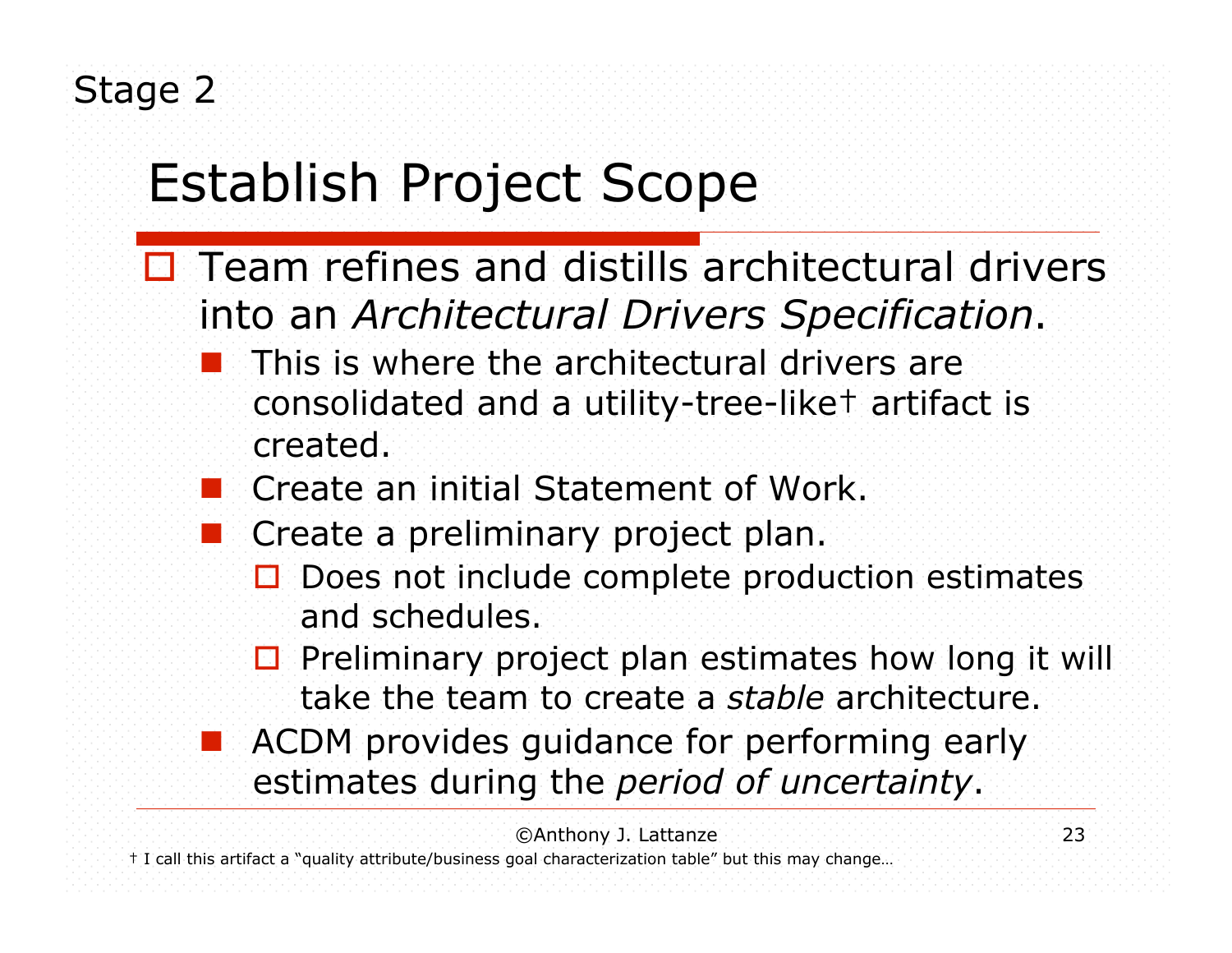### ACDM and Preliminary Planning

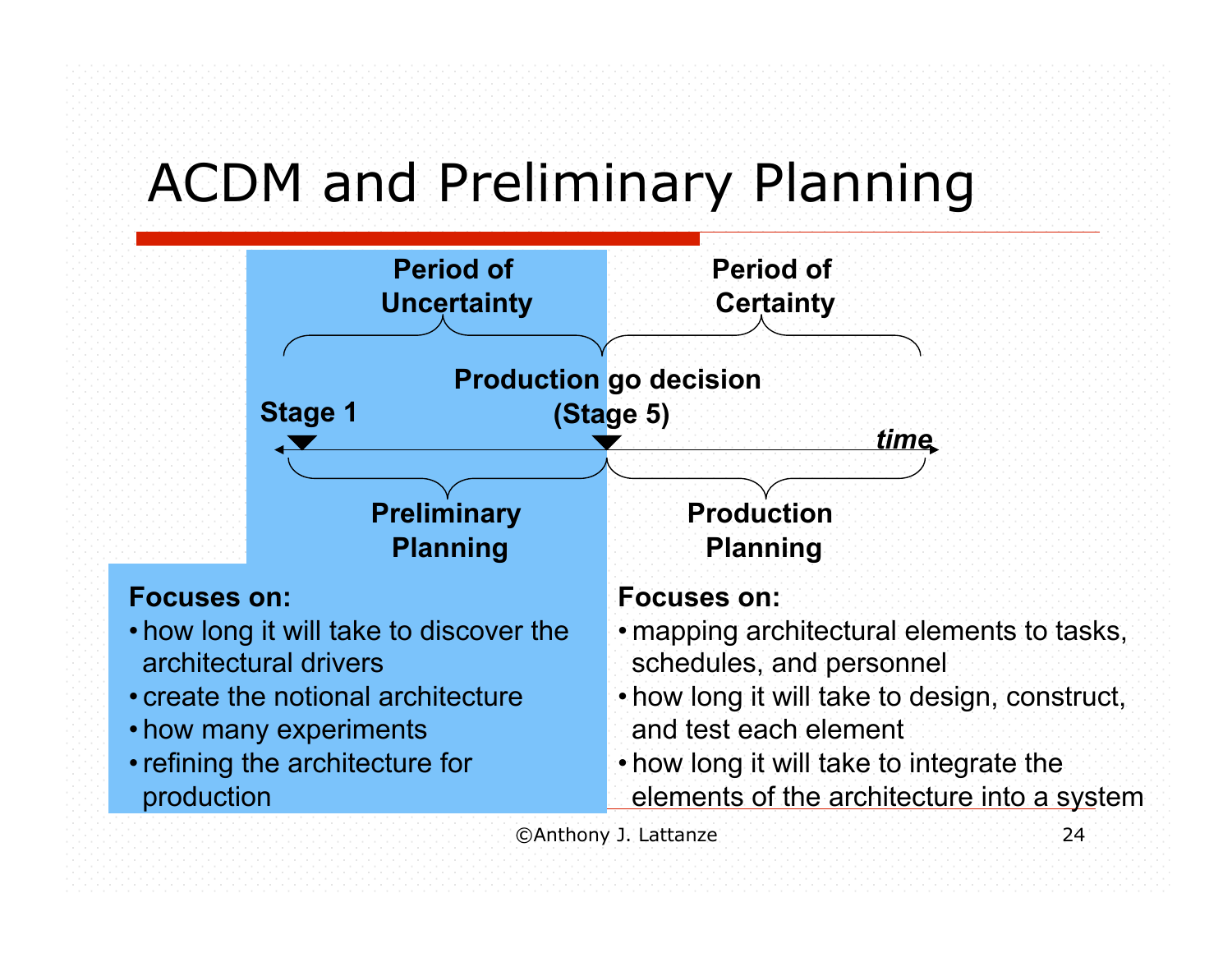# Create Notional Architecture – 1

- $\Box$  The development team uses the architectural drivers specification as a basis to create the *notional architecture.*
- $\Box$  The notional architecture represents the first attempt to design the system.
	- initial partitioning of the system
	- developed quickly
	- refined iteratively in subsequent stages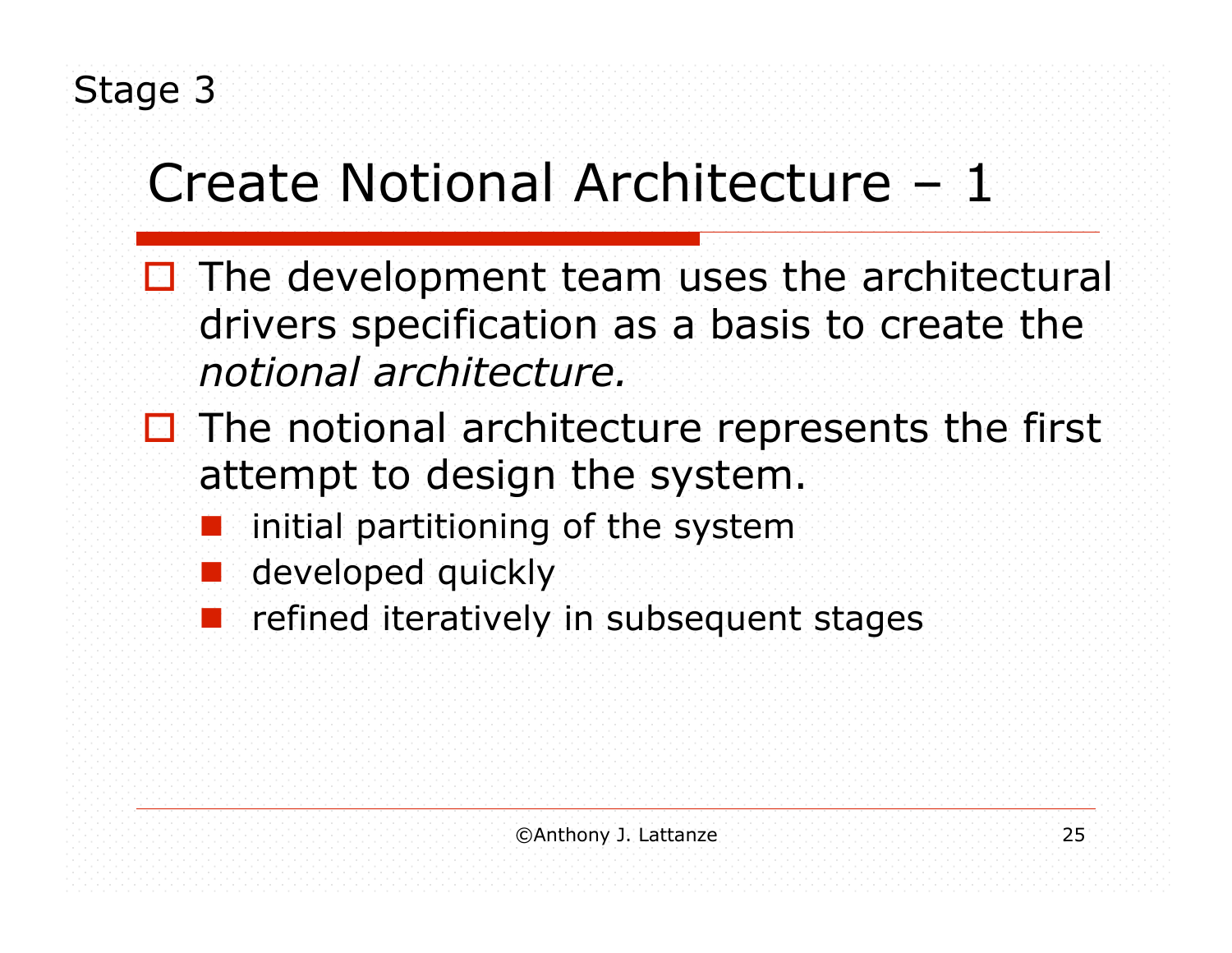# Create Notional Architecture – 2

- $\Box$  Create initial representations of the structures that will comprise the system.
	- context
	- physical perspectives
	- code or static perspectives (includes data models)
	- run-time perspectives
	- element interfaces
	- management perspective (important later)
- $\Box$  Not all representations are required for the notional architecture.
- ACDM provides guidance for how to create the architecture.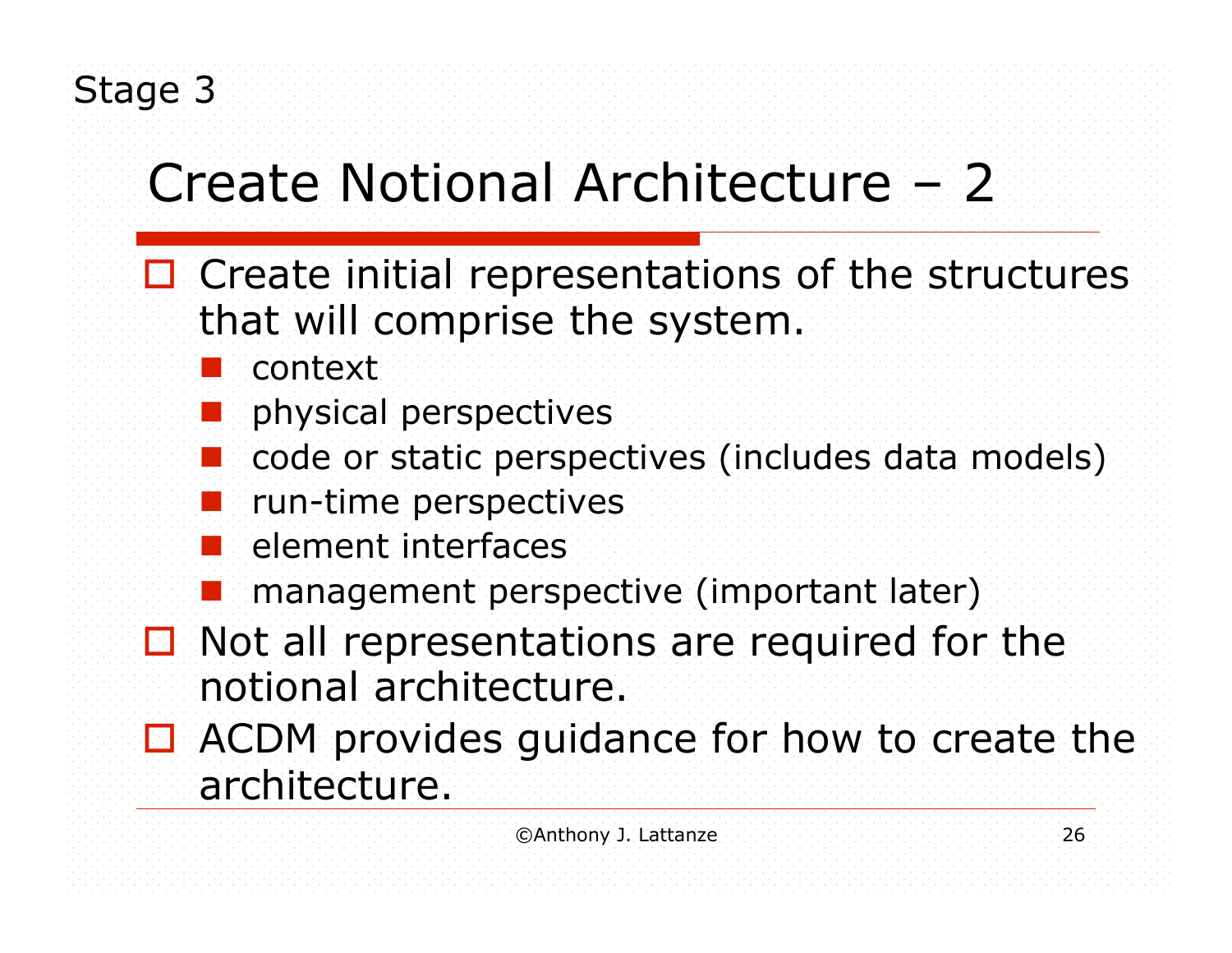## Review Architecture

- **D** ATAM is NOT prescribed, but this stage is similar to ATAM step 6.
	- The utility tree already exists, no need to create it.
	- Initial reviews are done within the design team (phase 1ish); after refinement, subsequent reviews are done with broader stakeholder involvement (phase 2ish).
	- Only risks and tradeoffs are identified: I have found sensitivity-points to be too subtle to identify and quantify and not be as valuable.
	- Use cases also play a role in the review I have found this to be an interesting exercise.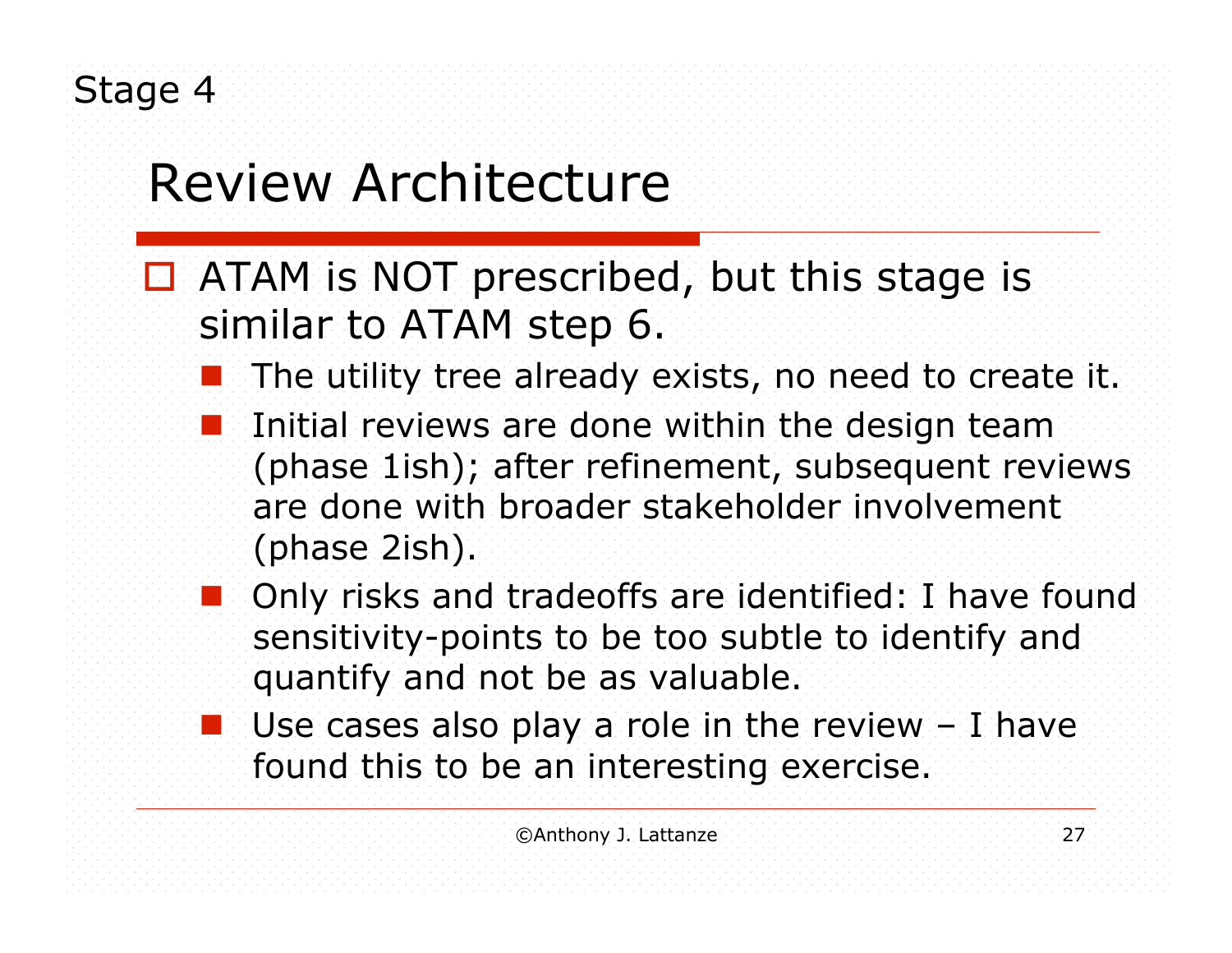### Risk/Tradeoff Pedigree†



©Anthony J. Lattanze 28

† This is maintained in part vis-à-vis the "quality attribute/business goal characterization table"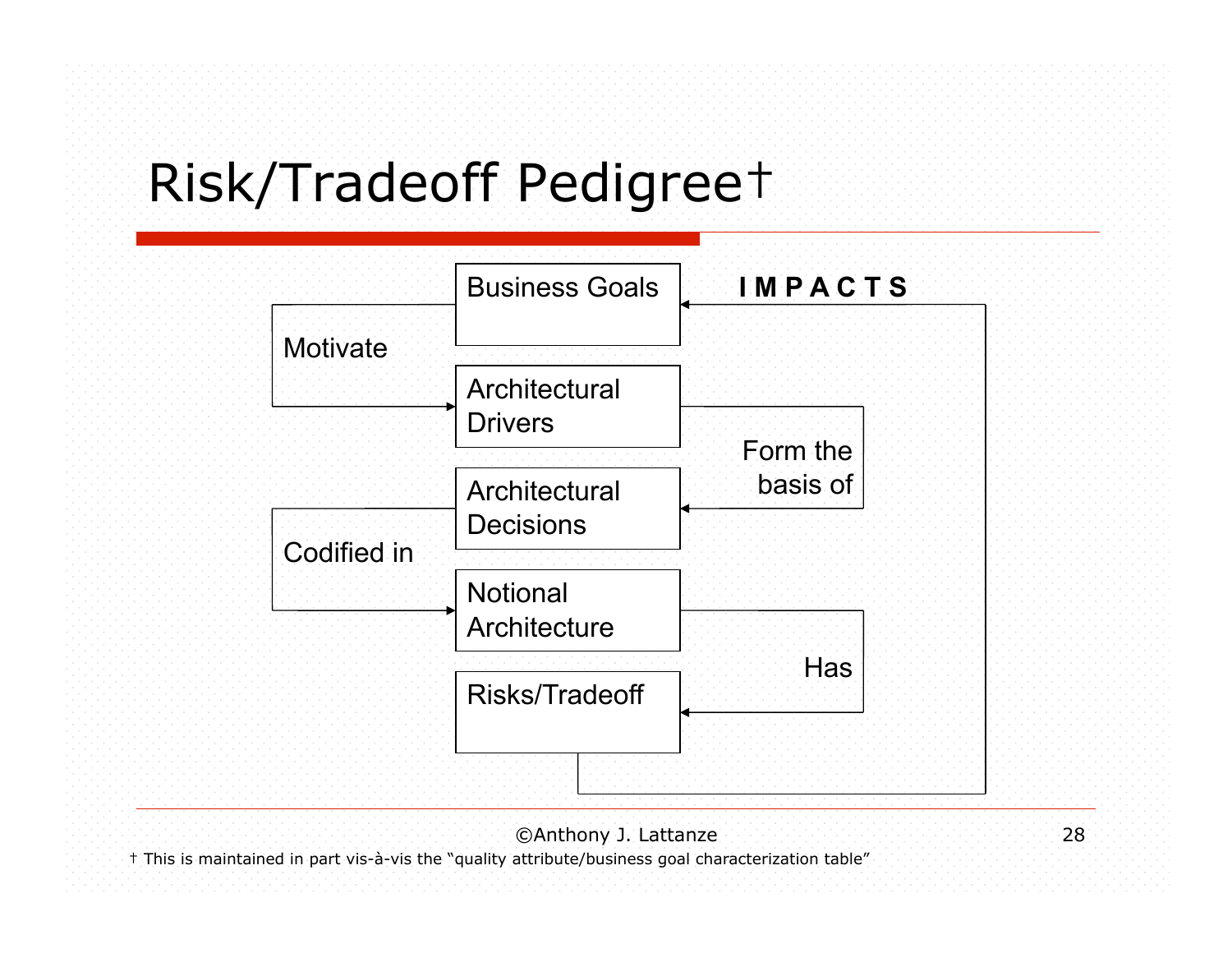# Production Go/No-Go Decision

- $\Box$  The team decides whether the development team is ready to begin production or if they need to refine the architecture.
	- Discovered risks should be evaluated for severity and likelihood of coming to fruition.
	- This need not be an all-or-nothing decision.
		- $\Box$  Perhaps the overall structure is sound, but more refinement is needed on particular elements of the system.
- **D** ACDM provides Go/No-Go guidelines.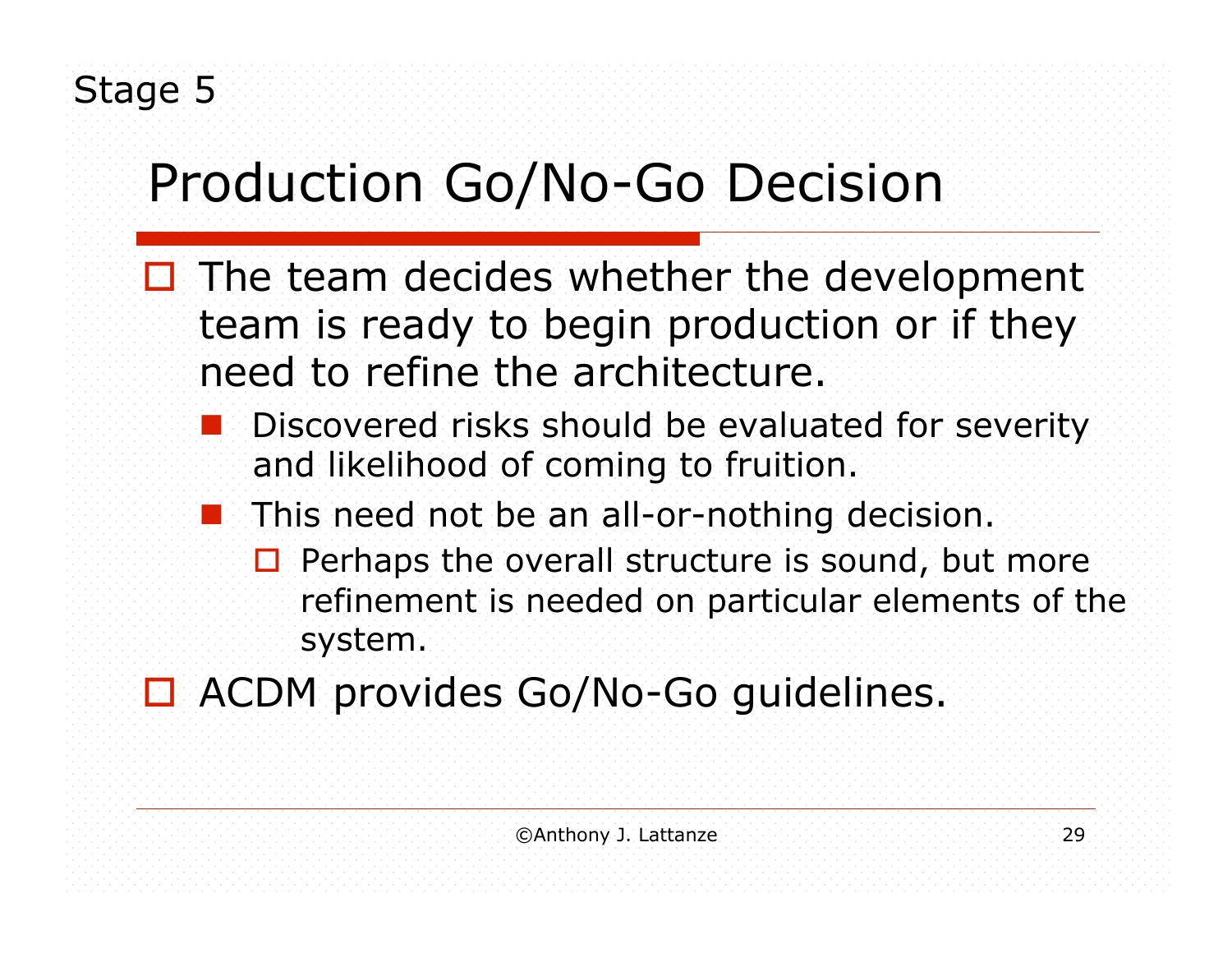#### Stage 6 No-Go

# Plan Experiments

#### The term *experiment* is used deliberately.

- In practice, prototypes are often unplanned, and ad hoc prototypes transmogrify into products.
- To avoid this, ACDM prescribes that
	- $\Box$  teams design experiments specifically to mitigate risks that were discovered during the review (stage 4)
	- $\Box$  experiments are targeted, planned, technical prototypes that are for the purpose of refining the architecture exploring the architectural drivers
- **D** ACDM provides an experiment template.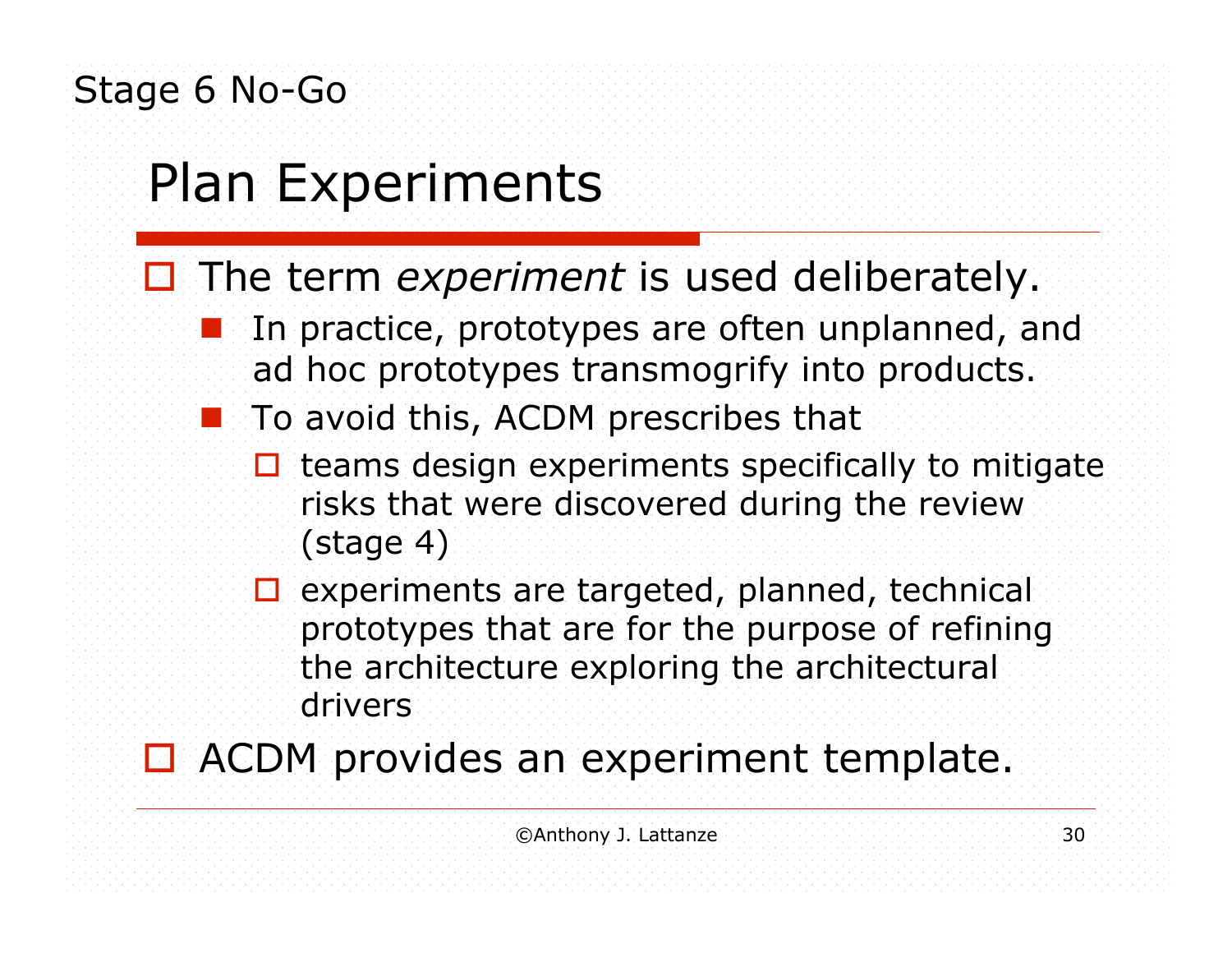### Example Experiment Template

| <b>Experiment Plan Title</b>  |                                                                                                                                                                                                                                                                                                                                          |
|-------------------------------|------------------------------------------------------------------------------------------------------------------------------------------------------------------------------------------------------------------------------------------------------------------------------------------------------------------------------------------|
| <b>Element</b>                | <b>Content Description</b>                                                                                                                                                                                                                                                                                                               |
| <b>Experiment ID</b>          | This is the title or something that uniquely identifies this experiment.                                                                                                                                                                                                                                                                 |
| Responsible Engineer          | This is the development team member that is responsible for this experiment.                                                                                                                                                                                                                                                             |
| Purpose                       | Describe the reason for conducting the experiment. It is strongly advised that the author explain<br>how the experiment will be used to refine the architecture.                                                                                                                                                                         |
| <b>Expected Outcomes</b>      | Describe what the responsible engineer expects the outcome or outcomes will be of the<br>experiment.                                                                                                                                                                                                                                     |
| <b>Resources Required</b>     | List the resources required that include: compute resources (software/hardware), people, time,<br>money, and so forth.                                                                                                                                                                                                                   |
| <b>Artifacts</b>              | These are the artifacts that will be created as a result of executing the experiment such as<br>software, documentation, and so forth.                                                                                                                                                                                                   |
| <b>Experiment Description</b> | Describe the experiment. This includes software that will be written, research to be performed,<br>studies to be carried out, information that will be collected and how it will be collected and so forth.                                                                                                                              |
| Duration                      | The amount of time that it is expected to complete the experiment. Must include an explicit start<br>date, stop date, and milestones as applicable. This should be a mini-schedule of events that can be<br>tracked by the Chief Scientist. The Managing Engineer can roll up the durations and dependencies<br>for all the experiments. |
| Results and recommendations   | The responsible engineer must document the results of the experiment. Describe deviations from<br>the expected outcomes and reasons for the deviations. Discuss and deviations from the planned<br>experiment description. Describe recommendations as a result of conducting the experiment.                                            |
|                               |                                                                                                                                                                                                                                                                                                                                          |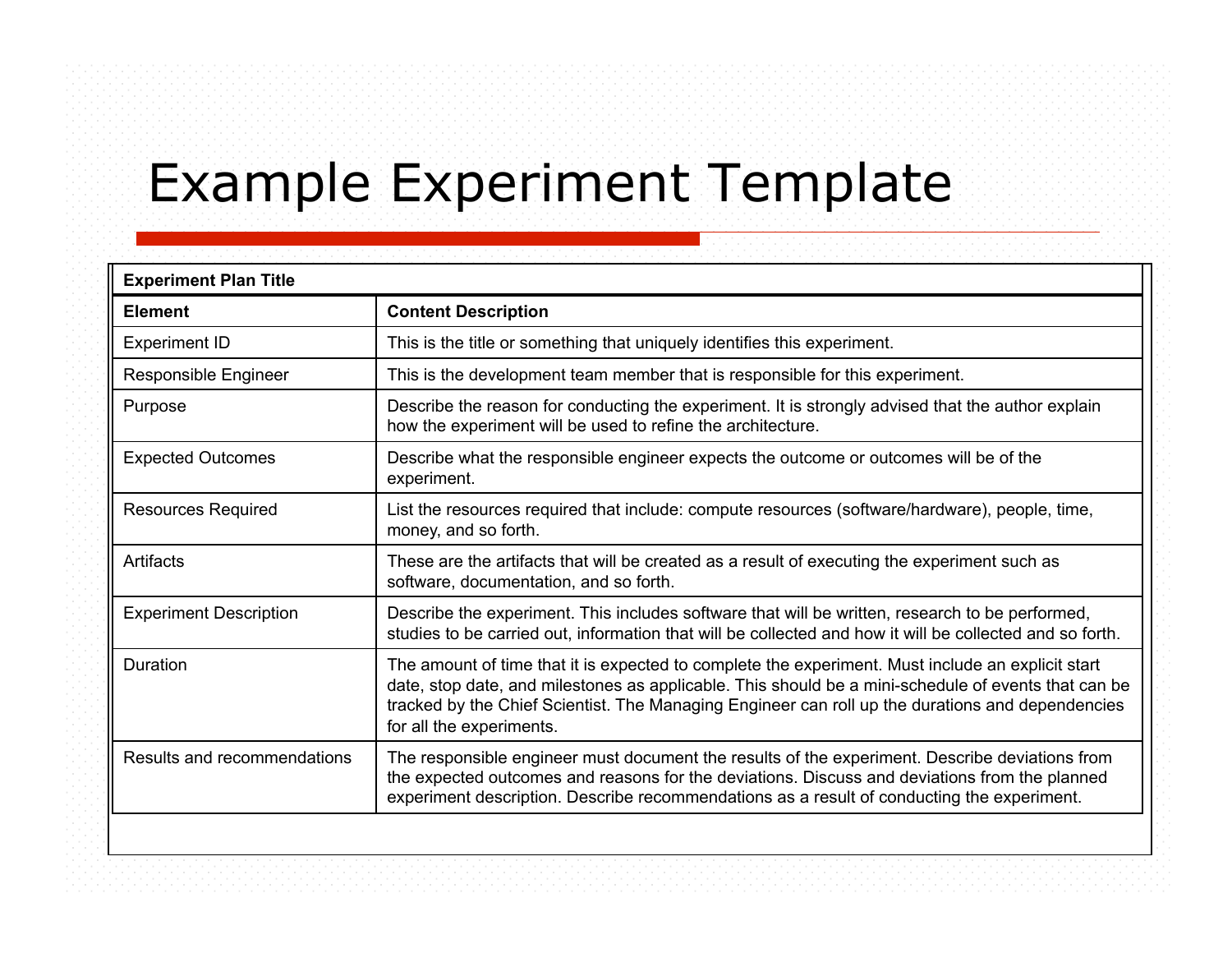Stage 7 No-Go

## Experiment and Refine Architecture

- □ Update preliminary plan based on experiments – *experiments take time!*
- $\Box$  Team executes the experiments per the experiment plans.
- Results of experiments are recorded on the experiment template.
- $\Box$  Architecture is updated/refined per the results of the experiments.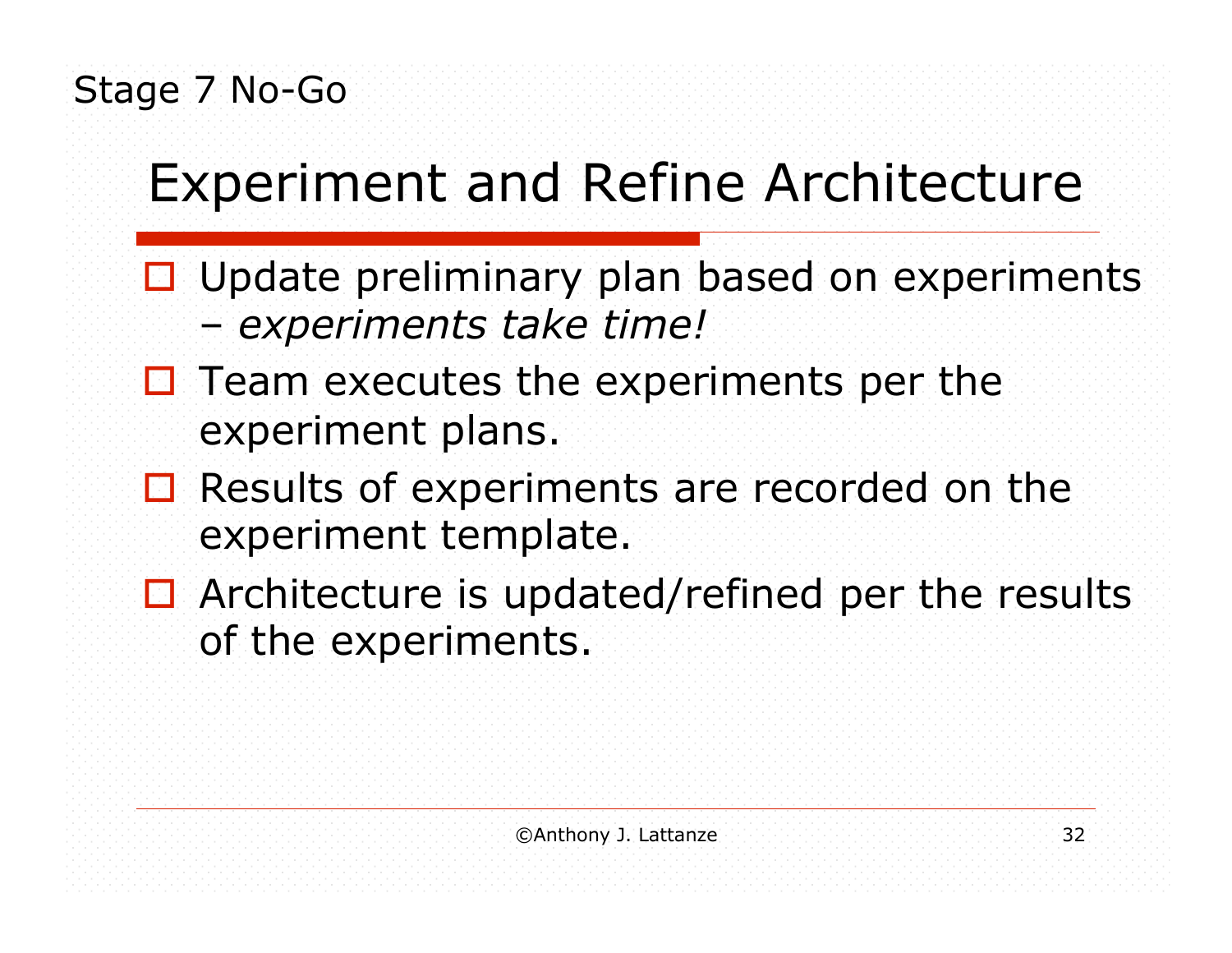## Production Planning

- $\Box$  The ACDM provides guidelines for creating production plans.
	- production plans, test plans, and schedules are derived directly from the architecture
	- typically derived from the management perspective, but the exact viewtype used will vary
	- **an estimation technique is provided based on the** Wideband Delphi technique
		- ACDM uses a tailored version called *Element-Wise Wideband Delphi Estimation*.
		- $\Box$  Production estimates are based on estimating individual architectural elements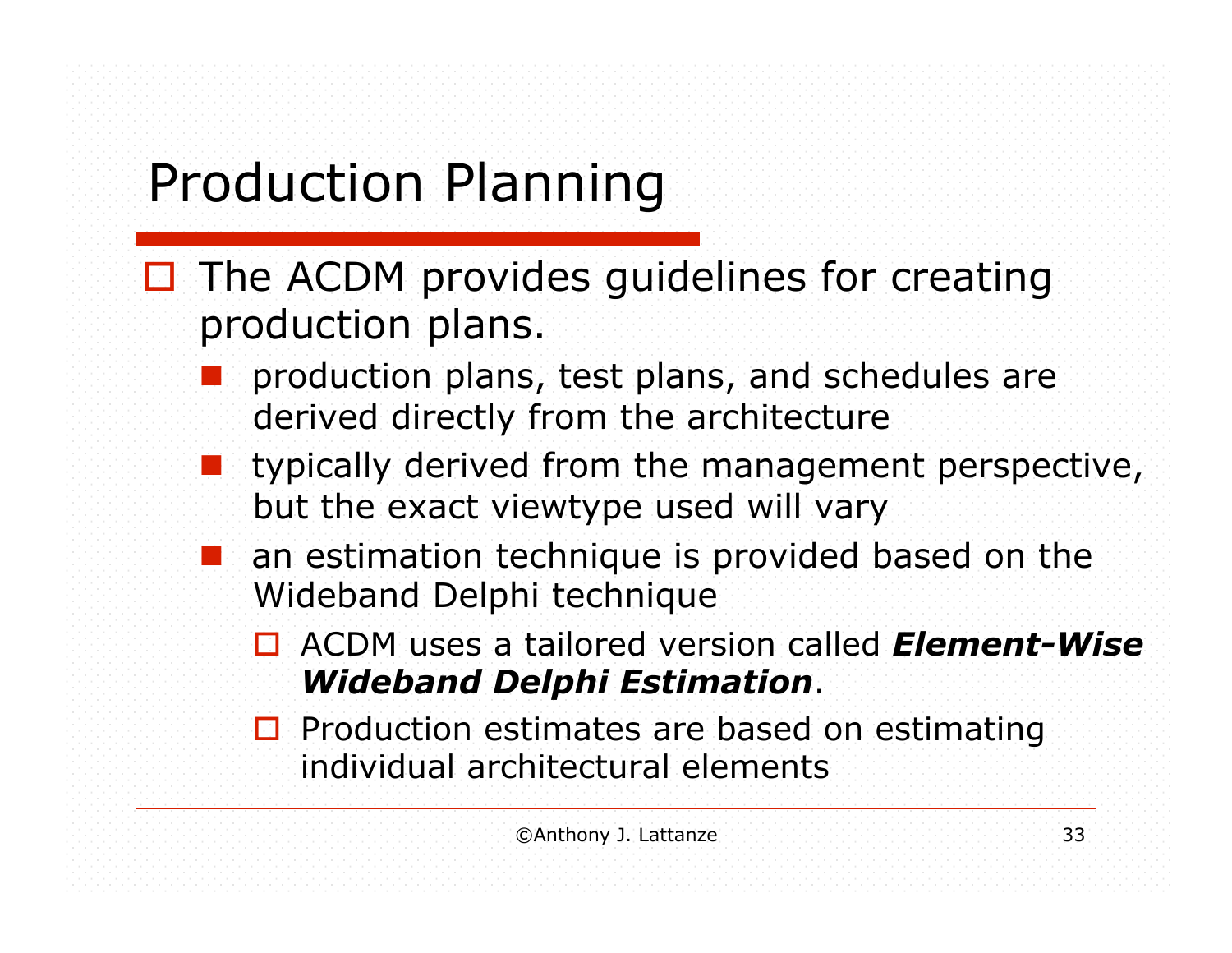### ACDM and Production Planning

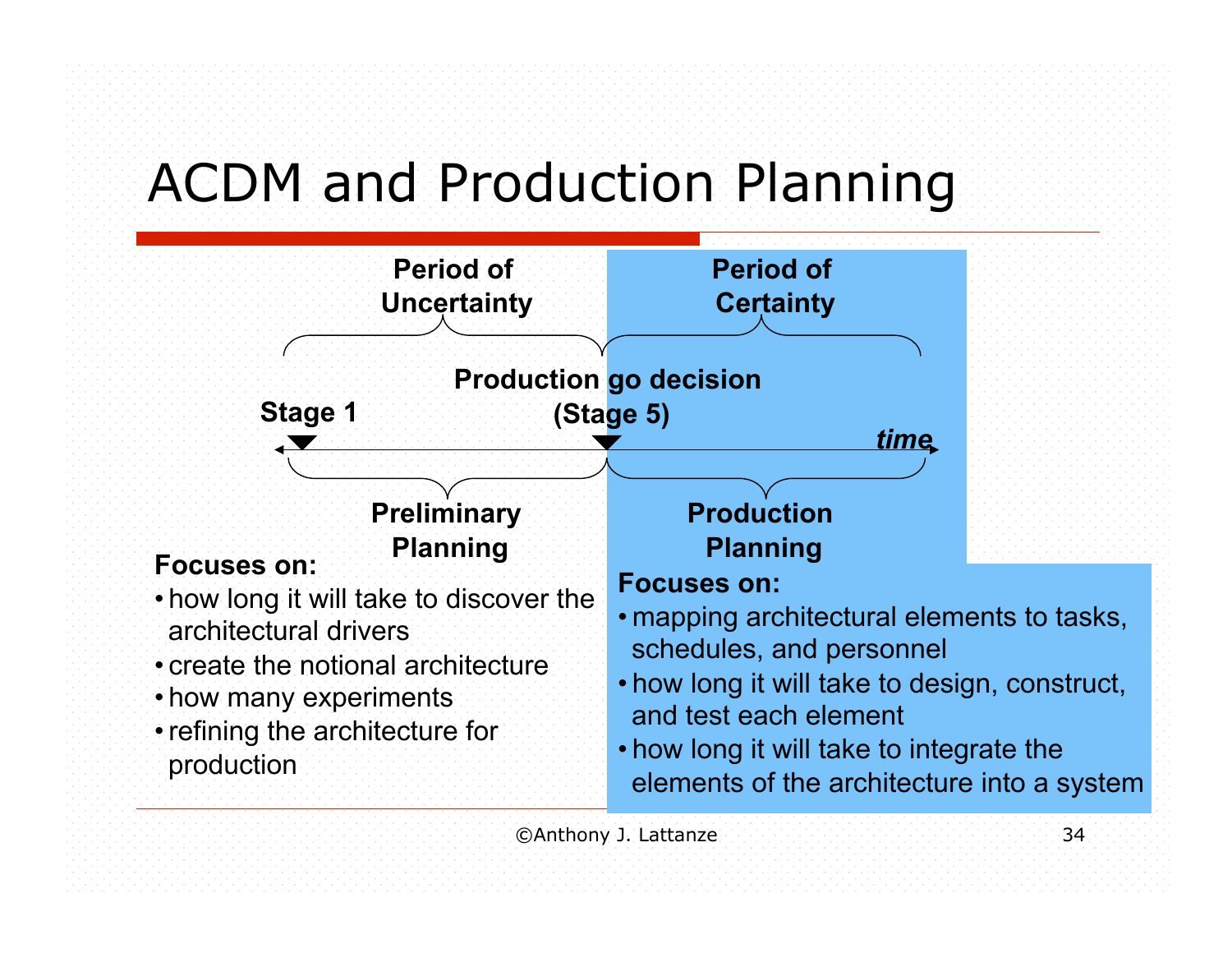## Production Guidance

- $\Box$  In the ACDM context, production includes detailed element design, coding, integration, and testing.
	- production may be big-bang, or iterative
- □ ACDM provides quidance for
	- transitioning and mapping architecture design to detailed design elements
	- performing tracking and oversight using *earned value* derived from the elements of the architecture
	- testing using the architecture and a blueprint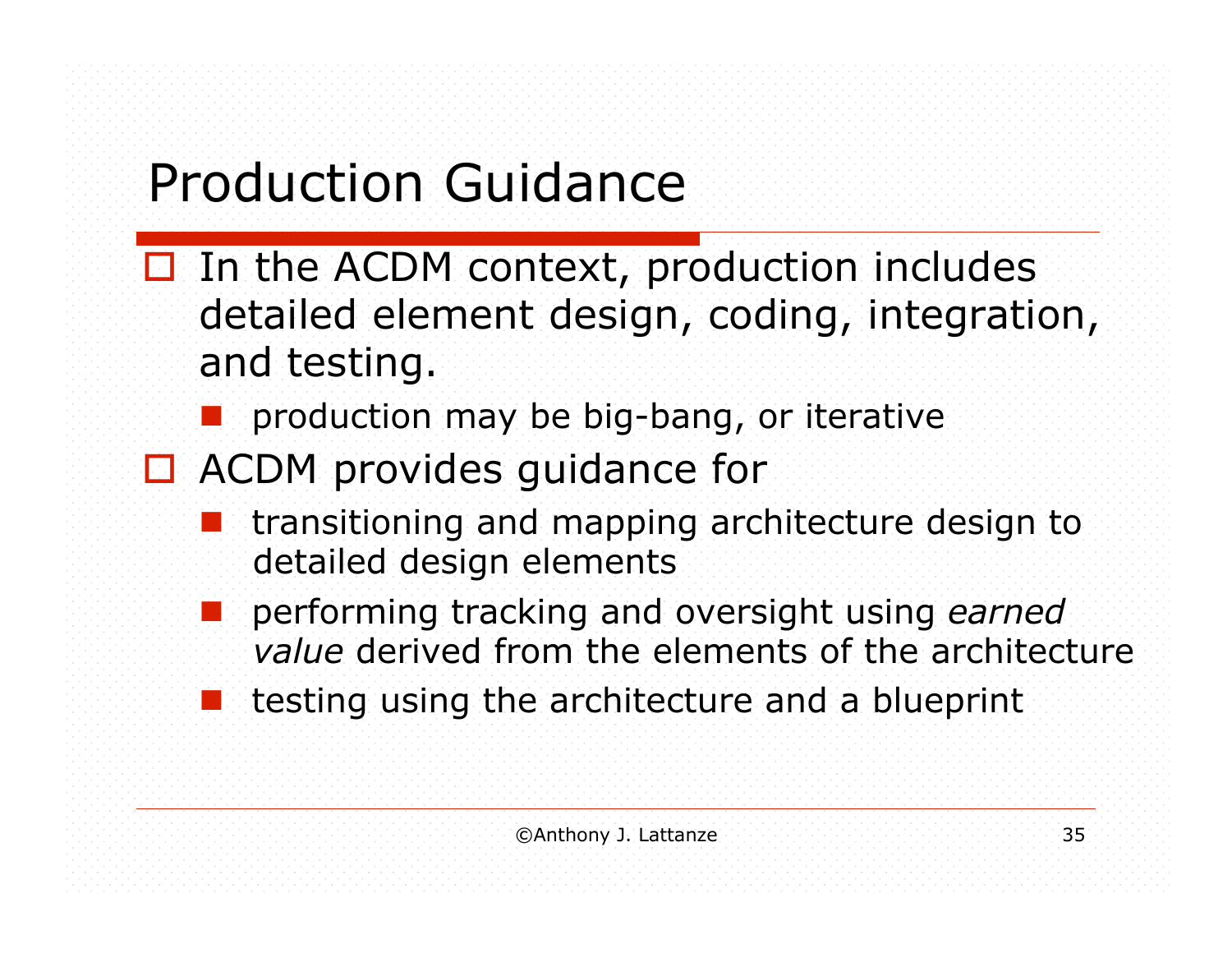## Tracking and Oversight Example – 1

 $\square$  Once the schedule has been derived, the total project time is calculated - add up the sum of all the task times derived from the elements that comprise the architecture.

The total project duration =  $\Sigma$  (task duration *T*) for all tasks *T* 

The earned value for task  $T =$  (task duration *T*) **/** (total project duration)

Percentage Complete at time *t* = (summation of earned value at time *t*) **/** (total project duration)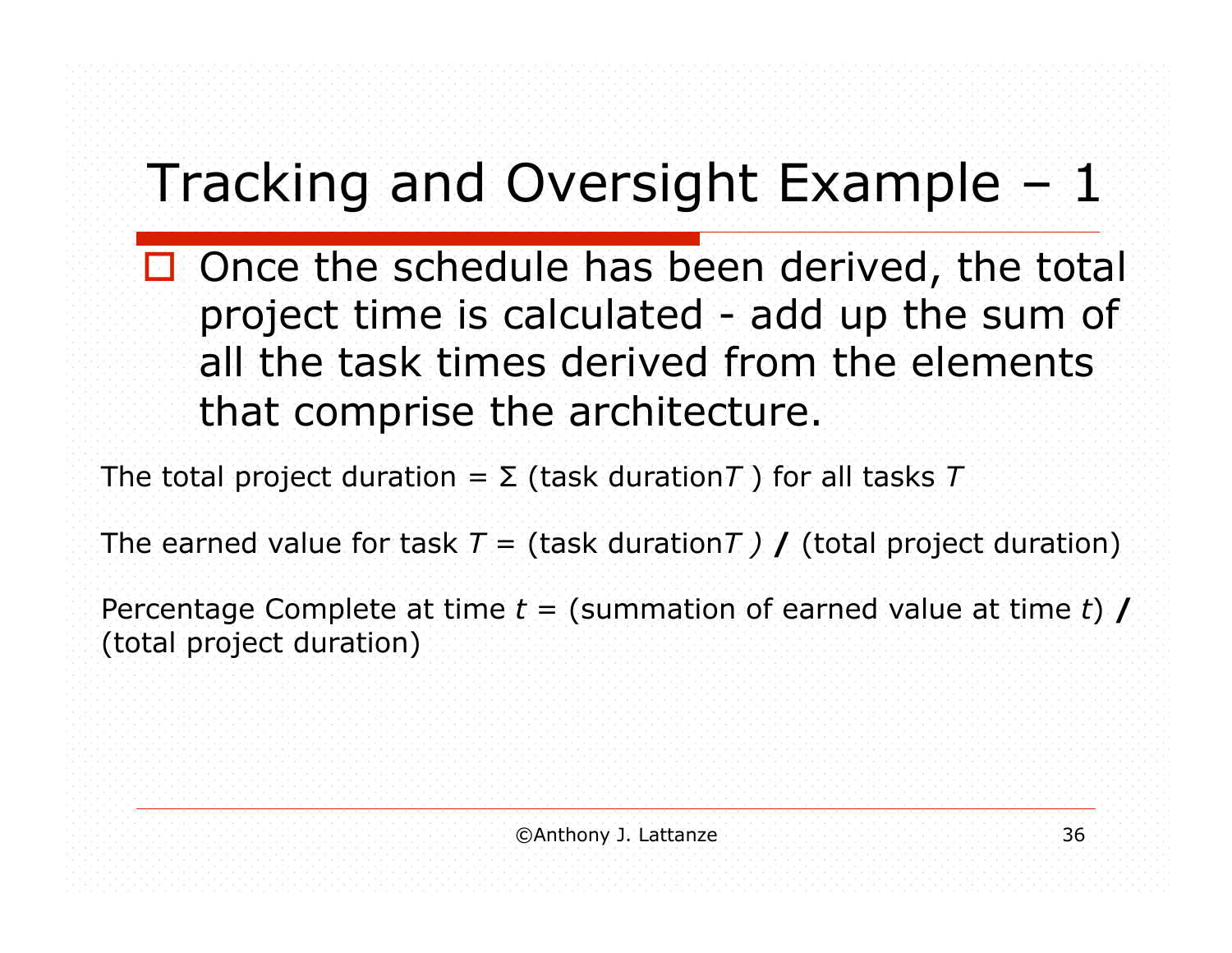## Tracking and Oversight Example– 2

**Performance Index is a measure of how well** the team is performing with respect to the schedule - A value close to 1 indicates that the team is performing very well with respect to the schedule.

Performance Index = (total project duration) **/** (summation of earned value at time *t*)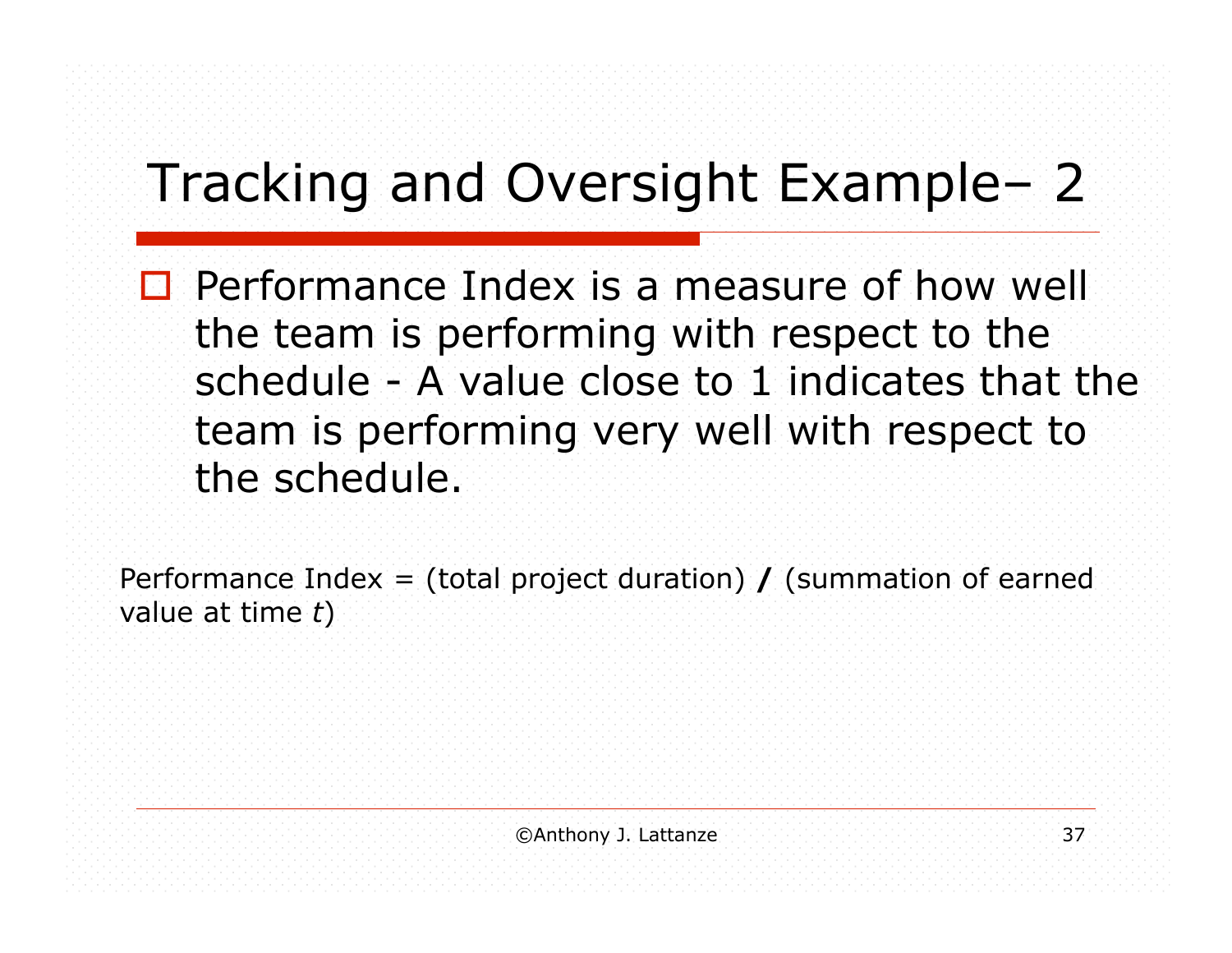## Tracking and Oversight Example – 3

- **□** Schedule variance is the difference between the actual earned value at time *t* and the planned earned value at time *t*. If schedule variance is
	- zero the team is not deviating from the planned schedule.
	- negative the team is behind schedule
	- positive the team is ahead of schedule

Schedule Variance= (actual earned value at time t) - (planned earned value at time t)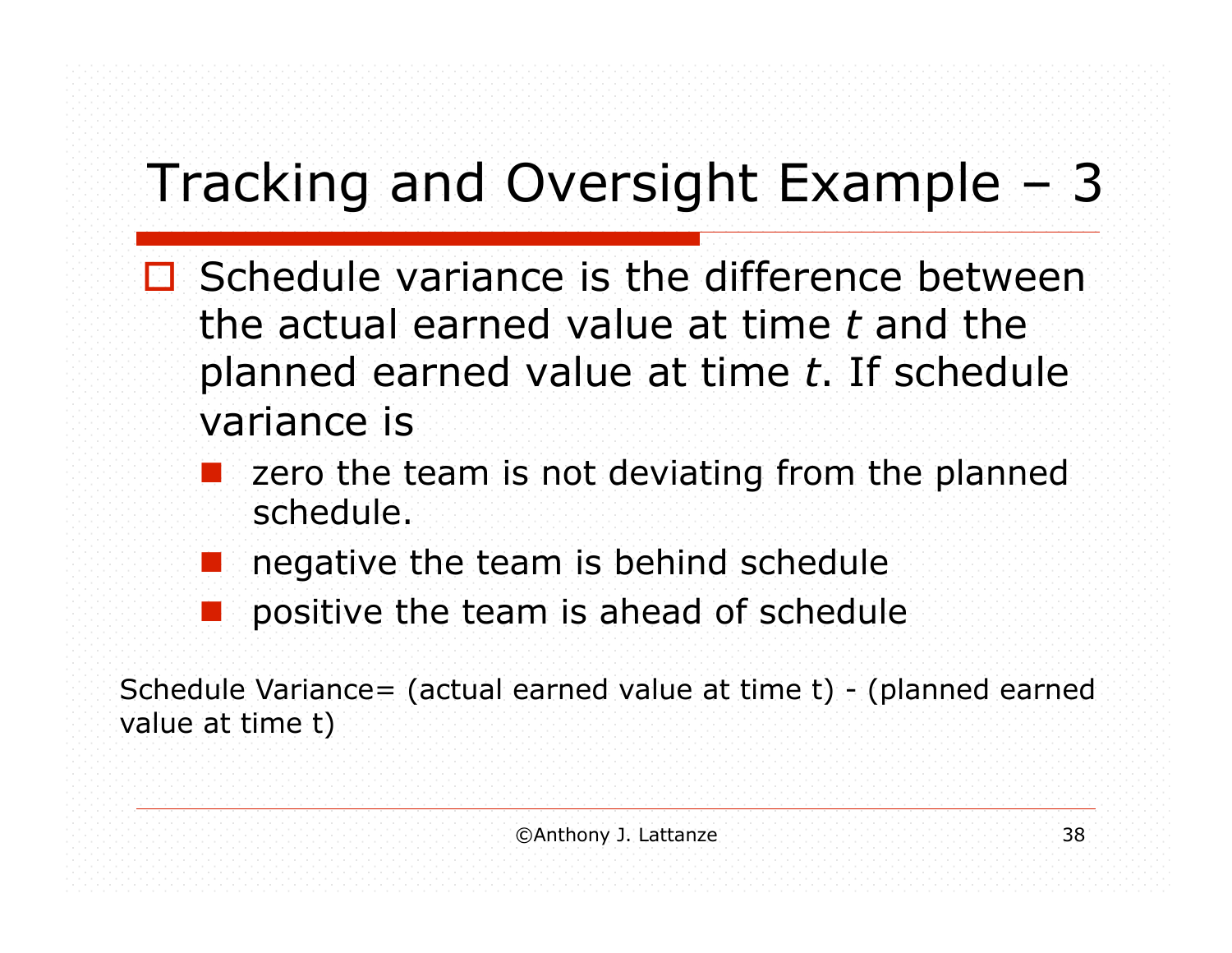## Industry Experience So Far – 1

#### $\Box$  What I am hearing so far...

- "I always heard about architecture, I even claimed to have designed one, now I know what to do with it once I have one [an architecture]."
- "Experiments are an extremely valuable concept for knowing what to prototype and focusing those efforts."
- "ACDM may be the best description of what a software architect does in the course of doing their job."
- "ACDM is the first plausible marriage of architecture and iterative development."
- "We found the roles to be extremely beneficial."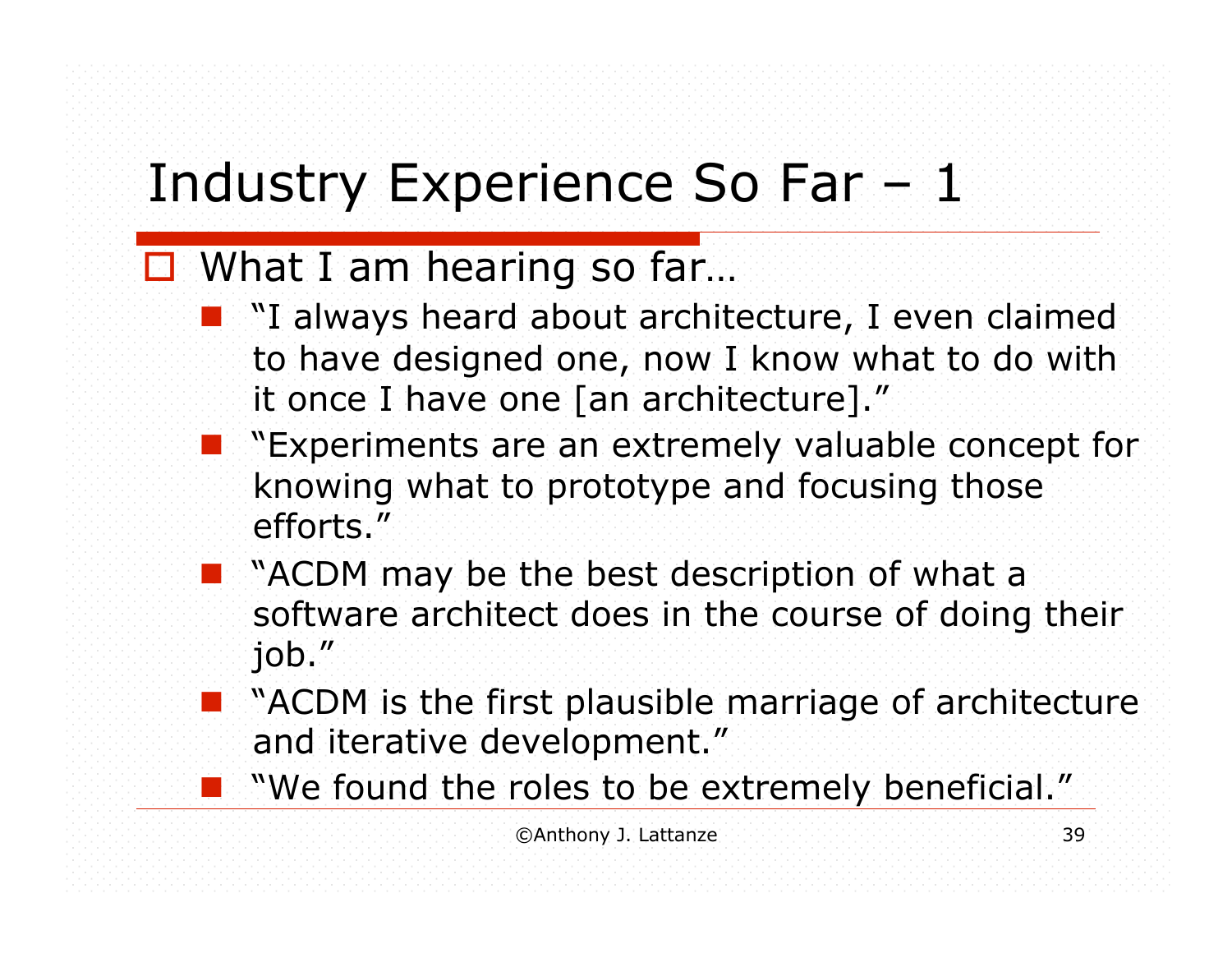## Industry Experience So Far – 2

#### □ Still some rough edges:

- Requires software architectural expertise to fully exploit the method.
- Architecture can be a hard sell in a product focused organization.
- **Need more information about how to** 
	- **how to use ACDM with legacy systems.**
	- **D** how to scale up ACDM
	- $\Box$  how, where, and when the detailed requirements are written down.
- More templates and guidance in specific techniques please.
- The roles are helpful, more information please.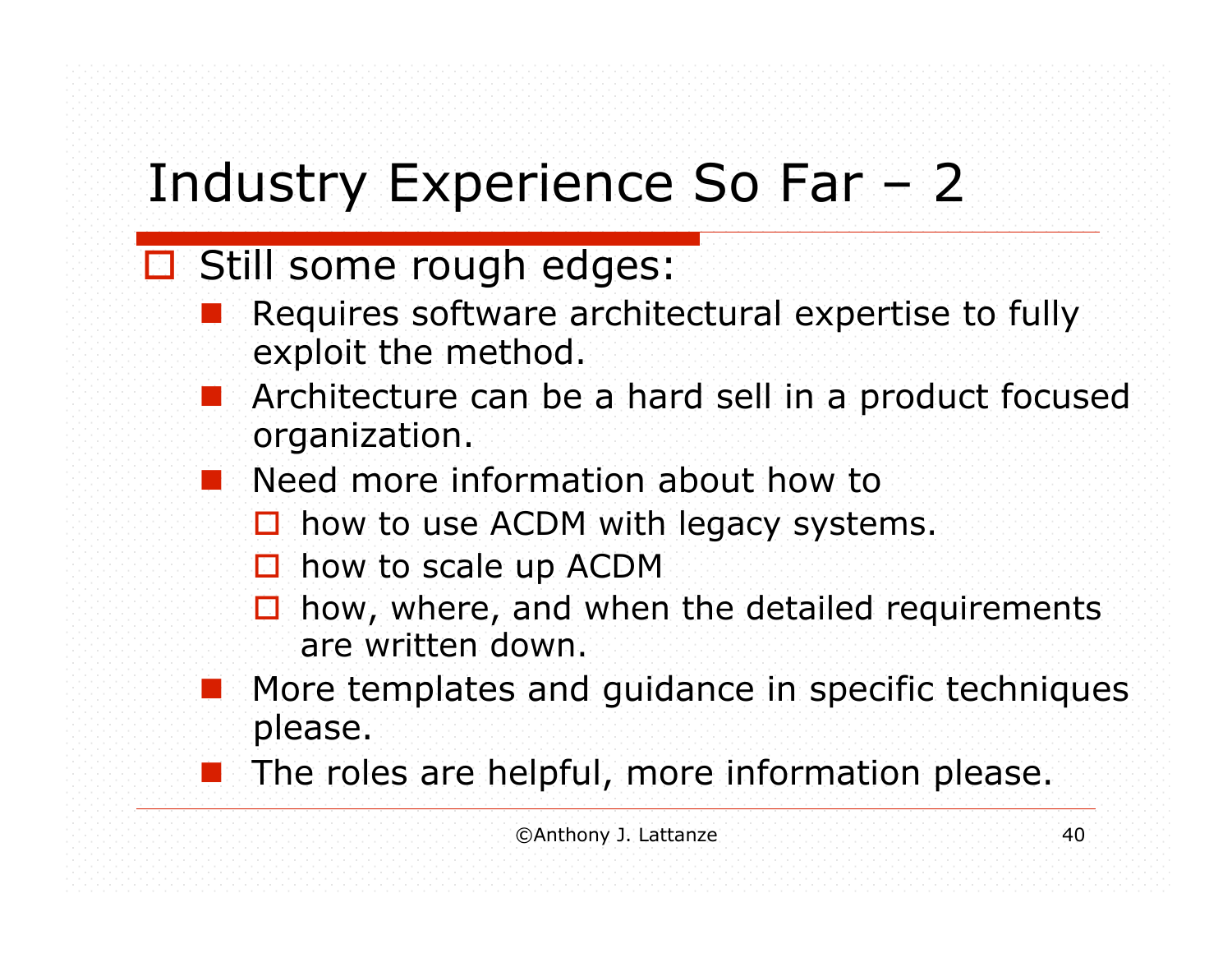## Status of the ACDM

- Version 3.0 is currently being piloted, although it has not been published yet.
	- version 2 is currently published
	- currently collecting and consolidating latest round of lessons learned
	- planning an update (version 3) to the existing technical report this summer based on lessons learned thus far
	- this will be the last technical report for the method
	- a book proposal is currently in the works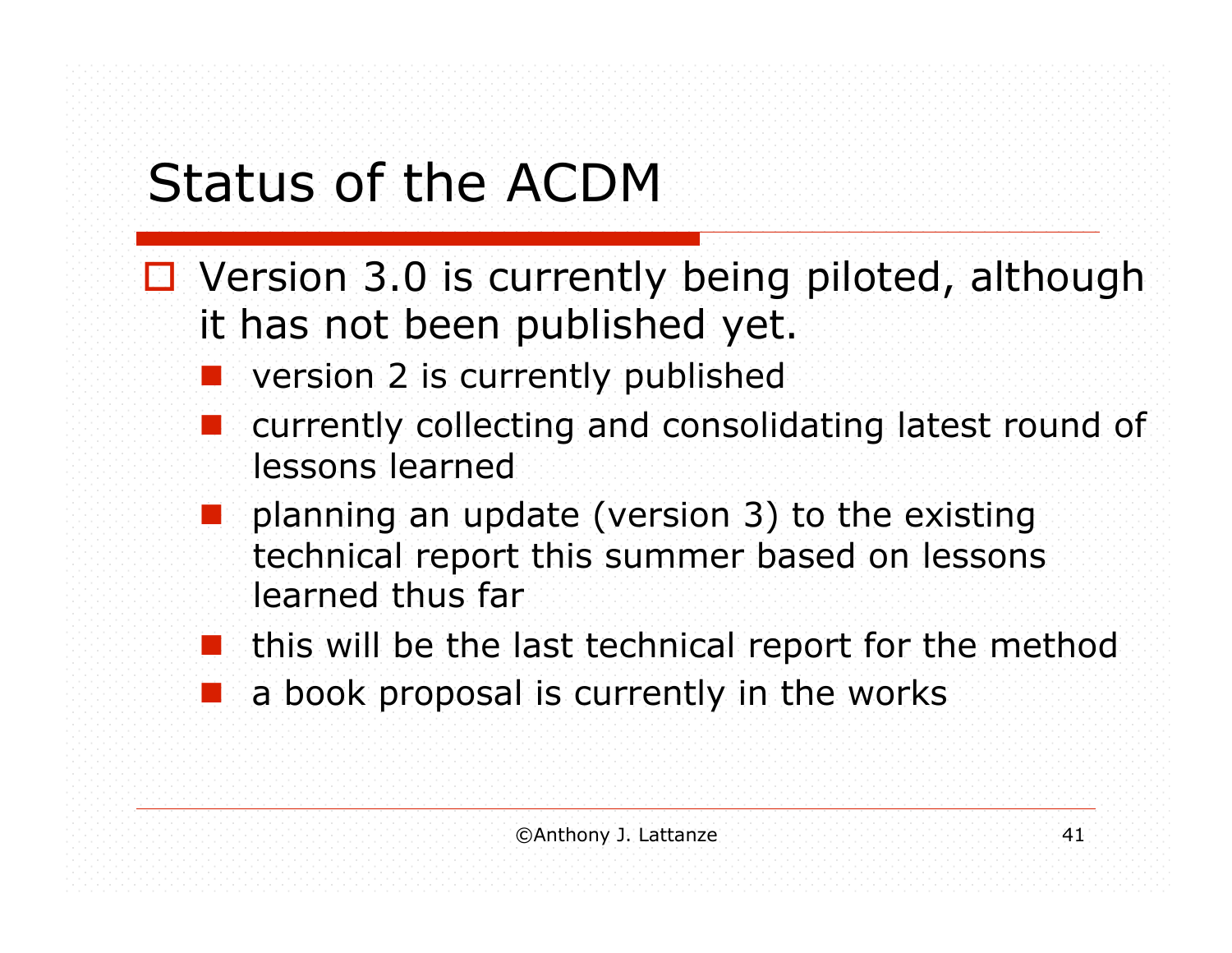- **D** More elaboration upon architecture drivers
	- techniques for gathering them
	- documentation strategies
	- taxonomies for interacting with stakeholders for elicitation
	- how and when to refine architecture drivers into a detailed requirements specification

#### $\Box$  More elaboration upon architectural design

- guidance for decomposition from system to element interface
- guidance for what, how, and when to document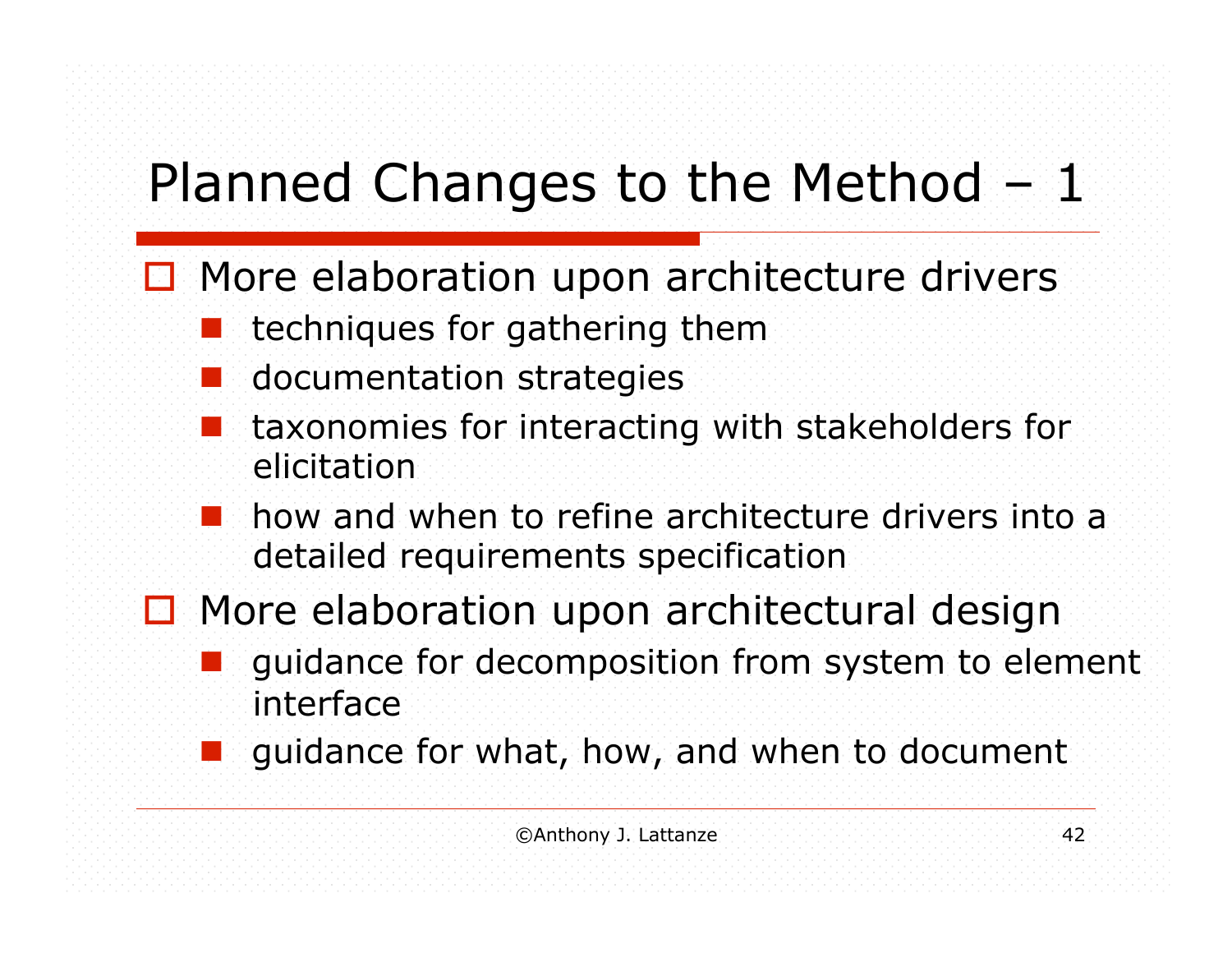- □ More elaboration upon how to conduct useful architecture reviews
	- scenario base questioning taxonomy for guiding the review of the architecture based on quality attribute scenarios AND functional use cases
	- hints on decisions that are likely to result in common tradeoffs between quality attributes
	- guidance for conducting architectural reviews with or without stakeholders present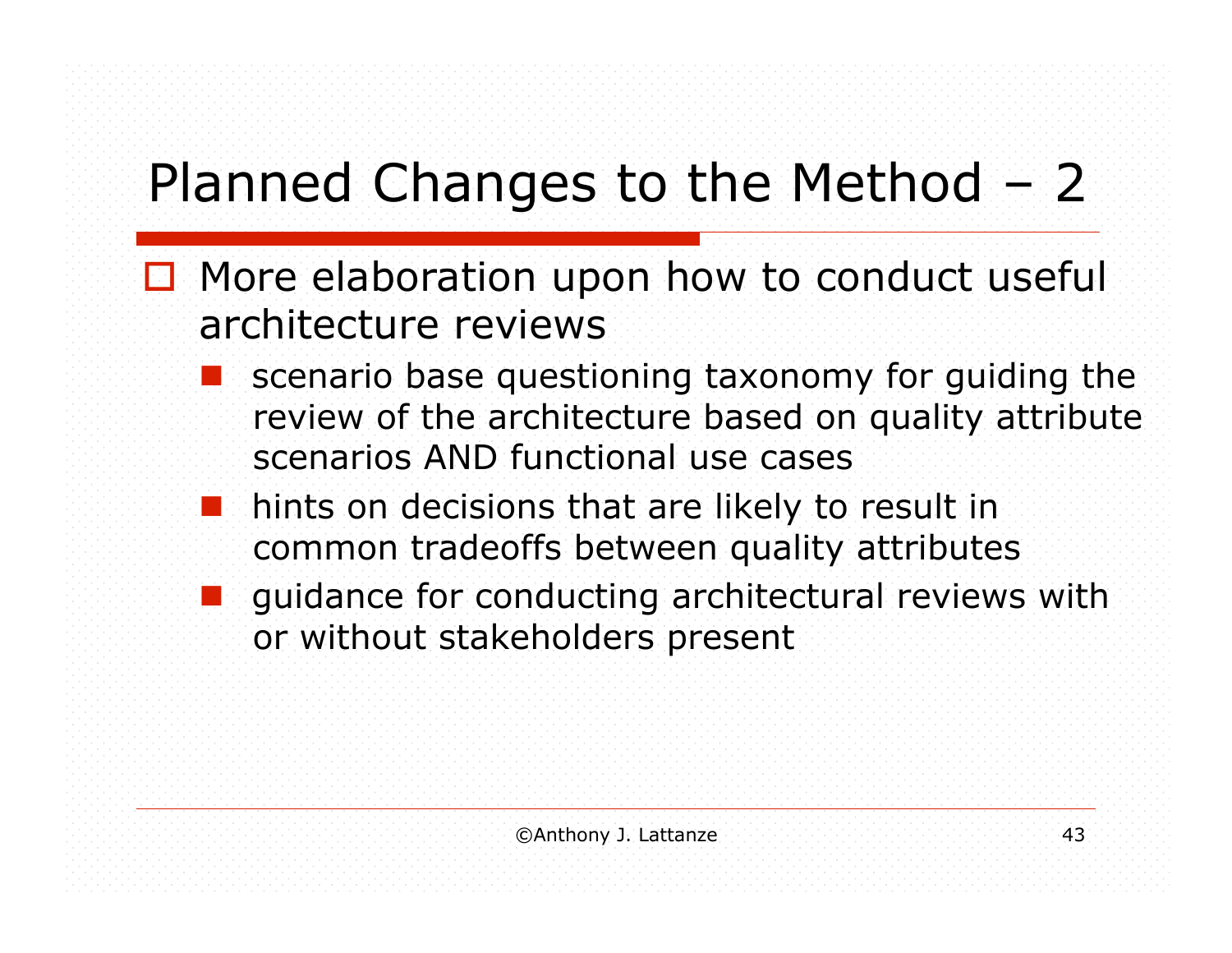- Addressing non-green field development
	- guidance for performing architectural forensics(?)
	- guidance for element as-built (black-box) element specification(?)
	- guidance for avoiding, detecting, and resolving architectural mismatch
- $\square$  More templates and guidance
	- architecture drivers specification
	- quality attribute scenarios
	- project planning, estimation, tracking and oversight using the architecture
	- **architecture review**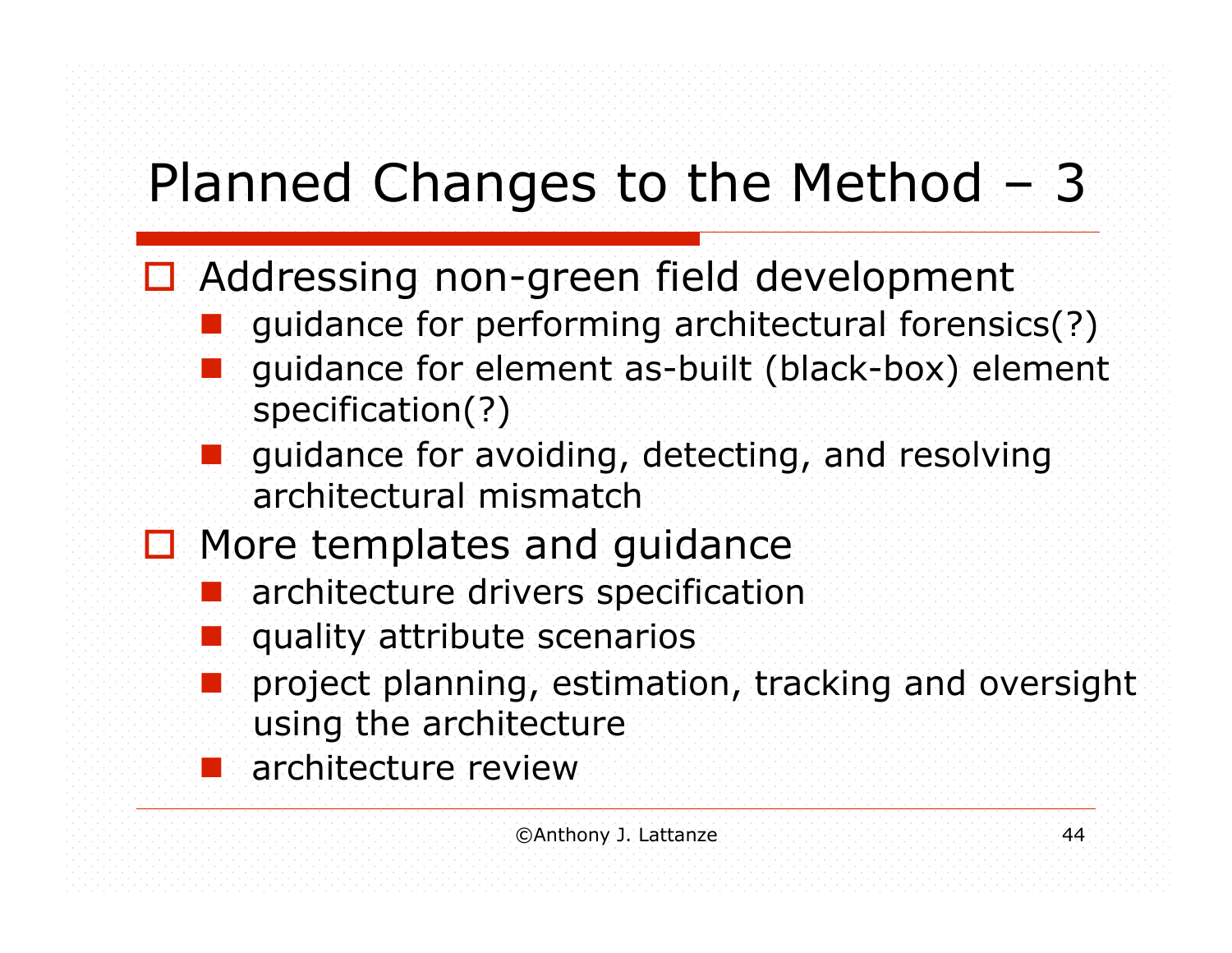- $\Box$  The method will no longer addresses production concerns prescriptively, but will provide extensive guidance for
	- using ACDM to complement other development processes such as RUP, SCRUM, and XP.
	- what SW, SE, and SW/SE CM PAs of the CMMI are addressed by using ACDM.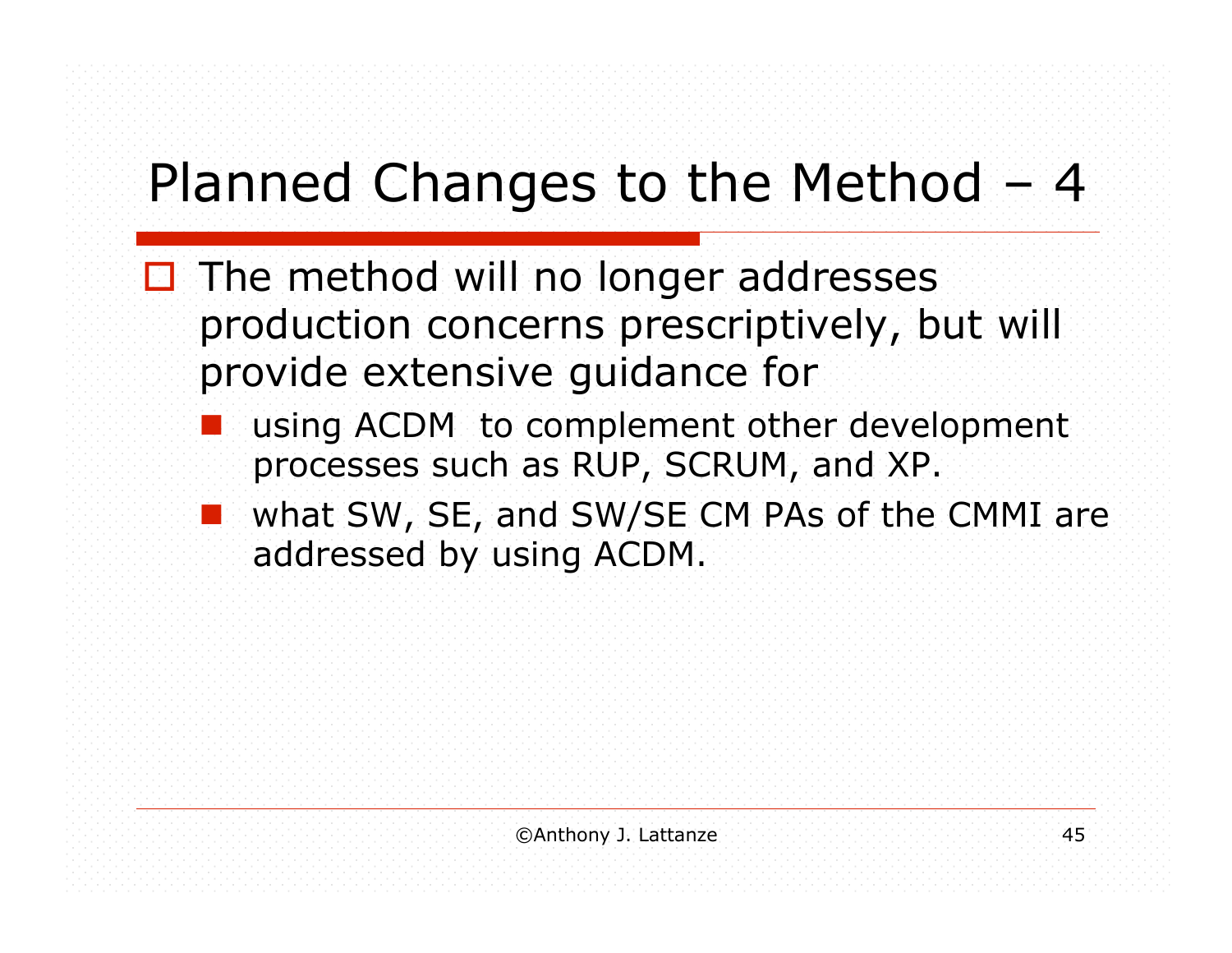#### References – 1

- Lattanze A., *"The Architecture Centric Development Method,"* CMU-ISRI-05-103, School of Computer Science, Carnegie Mellon University, 2005 http://reports-archive.adm.cs.cmu.edu/anon/isri2005/CMU-ISRI-05-103.pdf
- Clements P., Kazman R., Klein M., *"Evaluating Software Architecture: Methods and Case Studies,"* Reading, MA: Addison-Wesley, 2002
- Bass L., Clements P., Kazman R.; "*Software Architecture in Practice 2nd Edition*," Reading MA: Addison-Wesley, 2003
- Humphrey, W., "*Introduction to the Team Software Process,"* Reading MA: Addison-Wesley, 1999
- Humphrey, W., "*A Discipline for Software Engineering,"* Reading MA: Addison-Wesley, 1995
- Humphrey, W., "*Managing the Software Process,"* Reading MA: Addison-Wesley, 1989
- Boehm, B., "*Software Engineering Economics,"* Englewood Cliffs NJ. Prentice Hall, 1981
- Singpurwalla, N., Wilson, S., "*Statistical Methods in Software Engineering,"* New York. Springer, 1999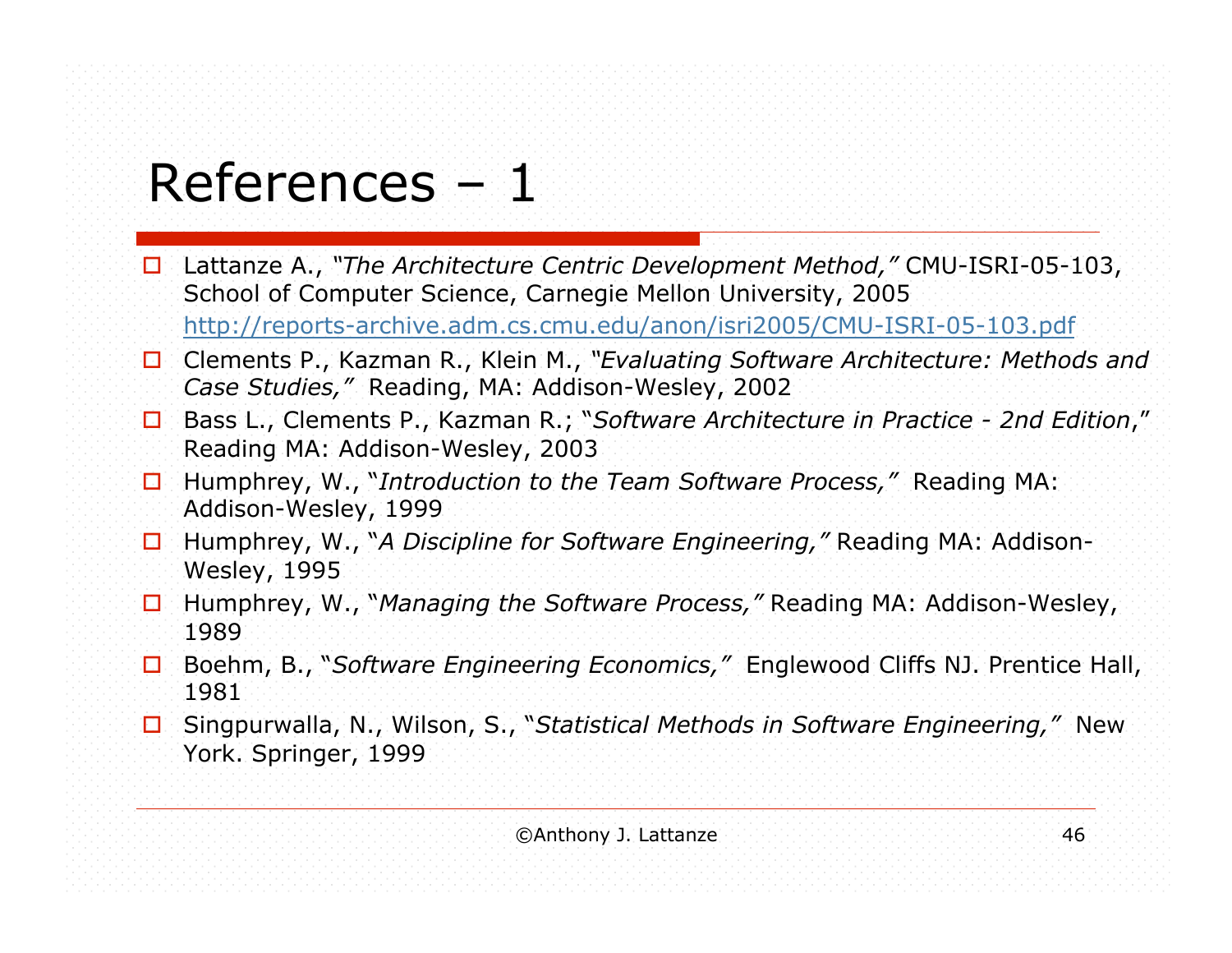### References – 2

- Beck, K., *"Extreme Programming Explained: Embrace Change,"* Addison-Wesley, 1999
- Pressman, R., "Software Engineering: A Practitioners Approach 6th ed.," Singapore. McGraw-Hill, 2005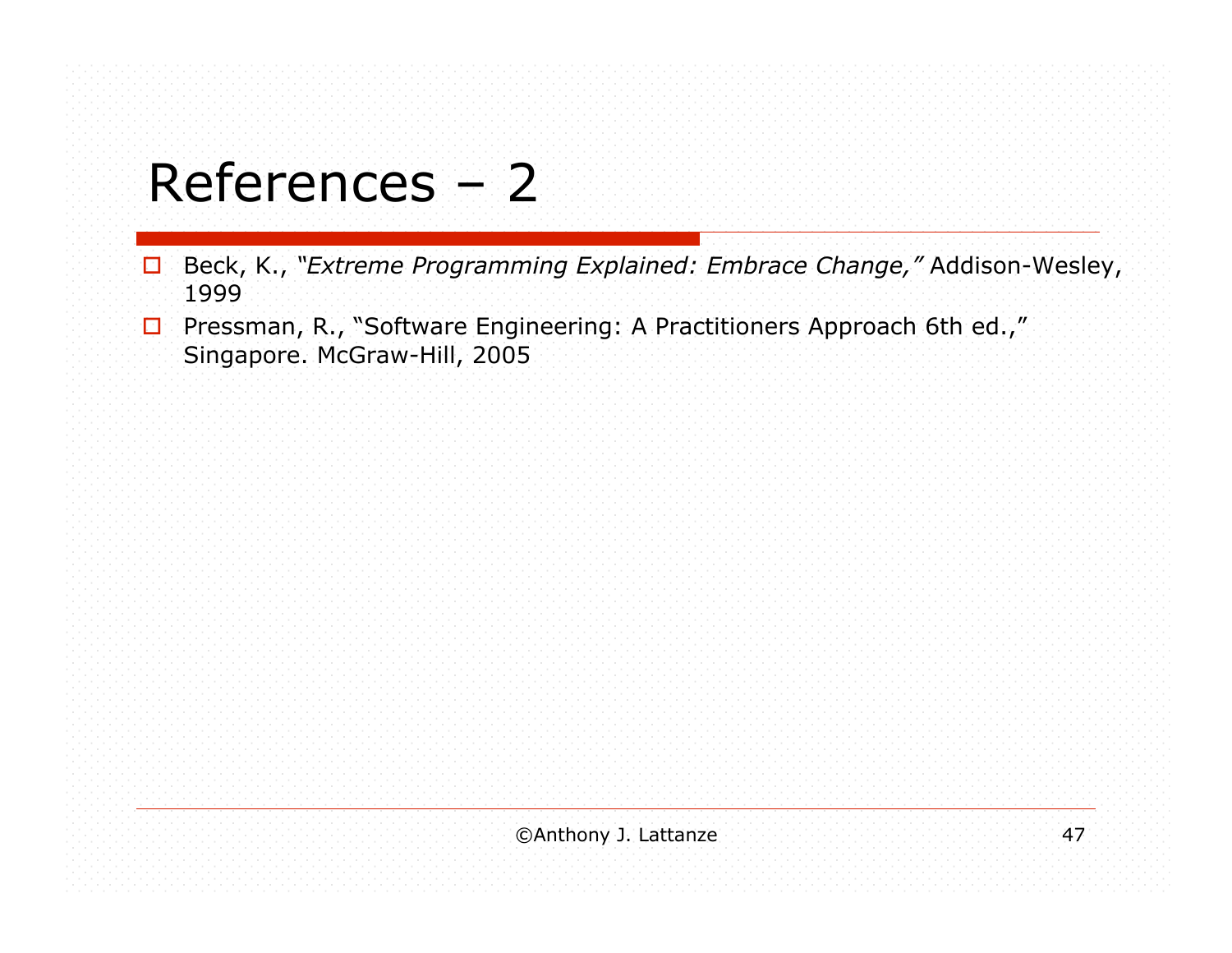### Implicit Iteration

Period of Uncertainty: Iteration is fast and furious between each stage not just review and refine